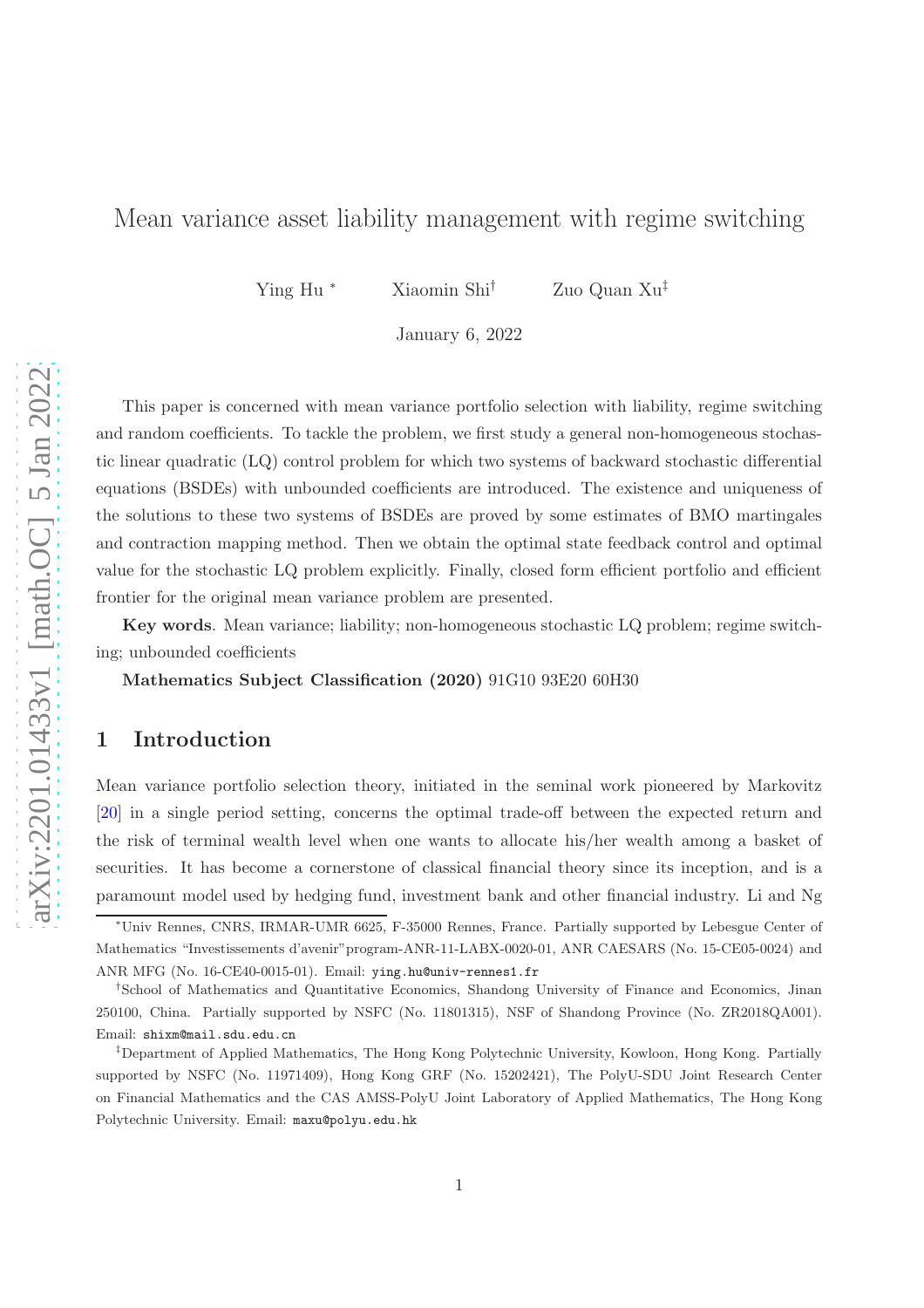[\[15\]](#page-24-1) extended Markowitz's work to the discrete-time multi-period setting. Continuous time mean variance problems were extensively studied by linear quadratic optimal control theory; see, e.g. in [\[1](#page-23-0)], [\[10\]](#page-23-1), [\[17](#page-24-2)], [\[18](#page-24-3)], [\[30\]](#page-25-0), [\[31](#page-25-1)] and the references therein.

On the other hand, the asset liability management (ALM, for short) is one of the most important problem in risk management and insurance. Chiu and Li [\[6](#page-23-2)] investigated firstly in a continuous time setting the ALM under the mean variance criteria. Xie, Li and Wang [\[26\]](#page-24-4) considered this problem with liability process driven by another correlated Brownian motion. Wei and Wang [\[22](#page-24-5)] found a time-consistent open-loop equilibrium strategy for the mean variance ALM problem. Zeng and Li [\[28](#page-24-6)] studied this problem in a jump diffusion market. Chang [\[3](#page-23-3)] concerned this problem in which interest rate follows the Vasicek model. Chen, Yang and Yin [\[4](#page-23-4)] generalized the model of  $[6]$  to a setting in which the coefficients and liability process were modulated by a continuous time Markov chain and geometric Brownian motion respectively. With liability being described as Brownian motion with drift, Xie [\[25](#page-24-7)] studied mean variance ALM with deterministic and Markov chain modeled coefficients. In the above Markov chain modulated models, the market parameters, such as the interest rate, stock appreciation rates and volatilities are assumed to be deterministic functions of  $t$  for each given regime  $i$ .

In practice, however, these market parameters are affected by the uncertainties caused by noises. Thus, it is too restrictive to set market parameters as constants even if the market status is known. From practical point of view, it is necessary to allow the market parameters to depend on both the noises and the Markov chain. In this paper, we study mean variance ALM with regime switching and random coefficients. The liability is exogenously given by an Itô process and can not be controlled (see Remark 2.1). By Lagrange duality, the first part of the original mean variance ALM happens to be a stochastic linear quadratic (LQ) control problem with regime switching and random coefficients.

Since the pioneering work of Wonham [\[24](#page-24-8)], stochastic LQ theory has been extensively studied by numerous researchers. For instance, Bismut [\[2\]](#page-23-5) was the first one who studied stochastic LQ problems with random coefficients. In order to obtain the optimal random feedback control, he formally derived a stochastic Riccati equation (SRE). But he could not solve the SRE in the general case. It is Kohlmann and Tang [\[13\]](#page-23-6), for the first time, that established the existence and uniqueness of the one-dimensional SRE. Tang [\[21](#page-24-9)] made another breakthrough and proved the existence and uniqueness of the matrix valued SRE with uniformly positive control weighting matrix. Chen, Li and Zhou [\[5](#page-23-7)] studied the indefinite stochastic LQ problem which is different obviously from its deterministic counterpart. Kohlmann and Zhou [\[14\]](#page-23-8) established the relationship between stochastic LQ problems and backward stochastic differential equations (BSDEs). Hu and Zhou [\[9](#page-23-9)] solved the stochastic LQ problem with cone control constraint. Please refer to Chapter 6 in Yong and Zhou [\[27\]](#page-24-10) for a systematic accounts on this subject.

Stochastic LQ problems for Markovian regime switching system were studied in Li and Zhou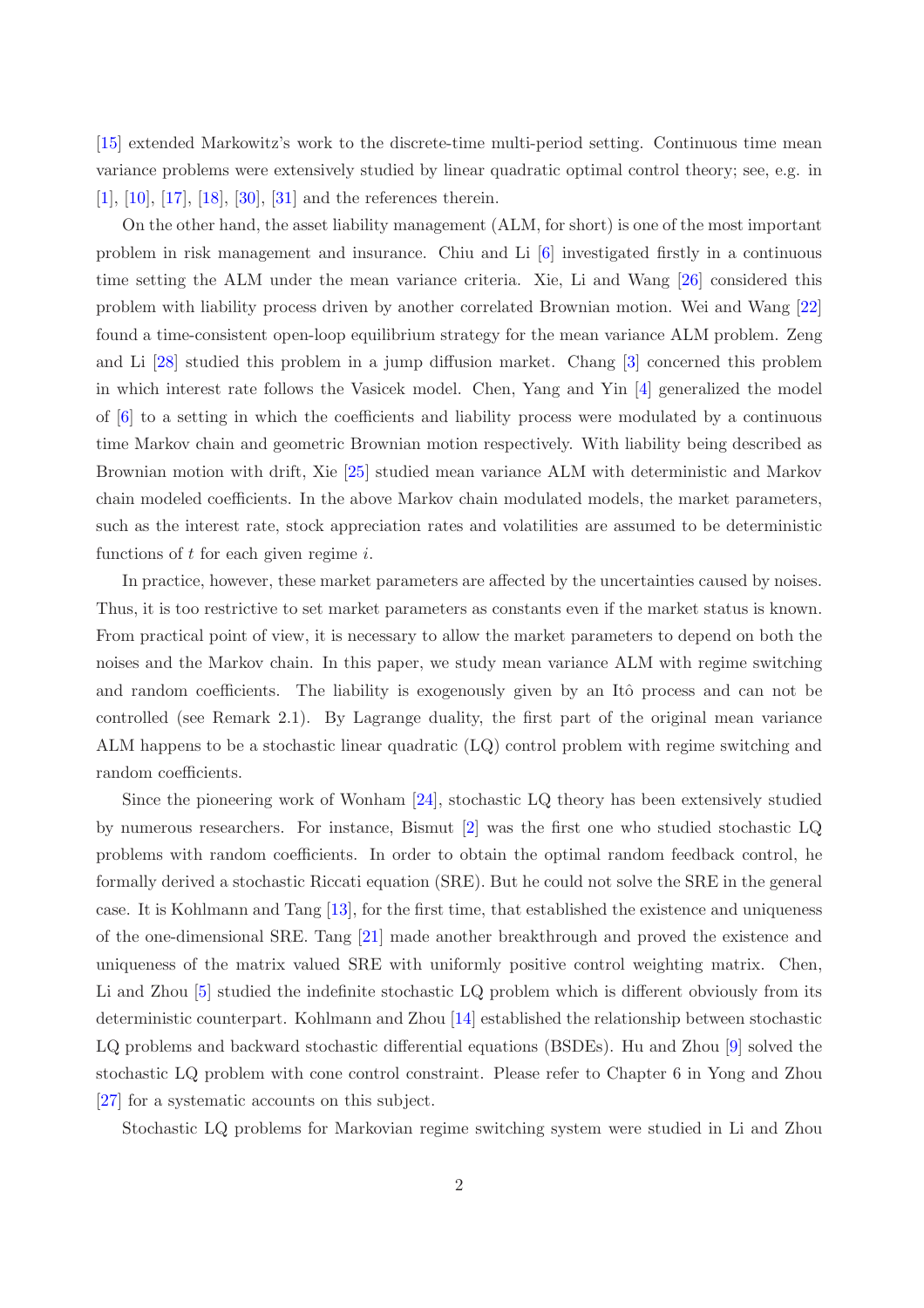[\[16\]](#page-24-11), Wen, Li and Xiong [\[23](#page-24-12)] and Zhang, Li and Xiong [\[29\]](#page-24-13) where sufficient and necessary conditions of the existence of optimal control, weak closed-loop solvability, open-loop solvability and closedloop solvability were established. But the coefficients are assumed to be deterministic functions of t for each given regime  $i$  in the above three papers.

This paper further explores general stochastic LQ problem with regime switching and random coefficients. Compared with our previous work [\[8\]](#page-23-10), non-homogeneous terms emerge in both the state process and cost functional in the present LQ problem. Two related systems of BSDEs are introduced: the first one is the so called system of SRE whose solvability is established by slightly modifying our previous argument in [\[8\]](#page-23-10). By contrast, the existing argument cannot deal with the second one because its coefficients, which depend on the solution of the first one, are unbounded. The main idea to overcome this difficulty is first to get some estimates of BMO martingales and then apply contraction mapping method. The solvability of the second one constitutes the major technique contribution of this paper. Eventually we obtain the optimal control and optimal value of the LQ problem through these two systems of BSDEs and some verification arguments. As for the original mean variance problem, we still need to find the Lagrange multiple which is achieved by splitting another related system of linear BSDEs and some delicate analysis.

This paper is organized as follows. Section 2 introduces a continuous time mean variance ALM model with regime switching and random coefficients. In Section 3, we prove the global solvability of two systems of BSDEs and a general stochastic LQ problem. In Section 4, we apply the general results to solve the mean variance ALM problem introduced in Section 2.

## 2 Problem formulation

Let  $(\Omega, \mathcal{F}, \mathbb{P})$  be a fixed complete probability space on which are defined a standard *n*-dimensional Brownian motion  $W(t) = (W_1(t), \ldots, W_n(t))'$  and a continuous-time stationary Markov chain  $\alpha_t$ valued in a finite state space  $\mathcal{M} = \{1, 2, ..., \ell\}$  with  $\ell > 1$ . We assume  $W(t)$  and  $\alpha_t$  are independent processes. The Markov chain has a generator  $Q = (q_{ij})_{\ell \times \ell}$  with  $q_{ij} \ge 0$  for  $i \ne j$  and  $\sum_{j=1}^{\ell} q_{ij} = 0$ for every  $i \in \mathcal{M}$ . Define the filtrations  $\mathcal{F}_t = \sigma\{W(s), \alpha_s : 0 \le s \le t\} \setminus \mathcal{N}$  and  $\mathcal{F}_t^W = \sigma\{W(s) : 0 \le t\}$  $s \leq t$   $\setminus \bigvee \mathcal{N}$ , where  $\mathcal{N}$  is the totality of all the P-null sets of  $\mathcal{F}$ .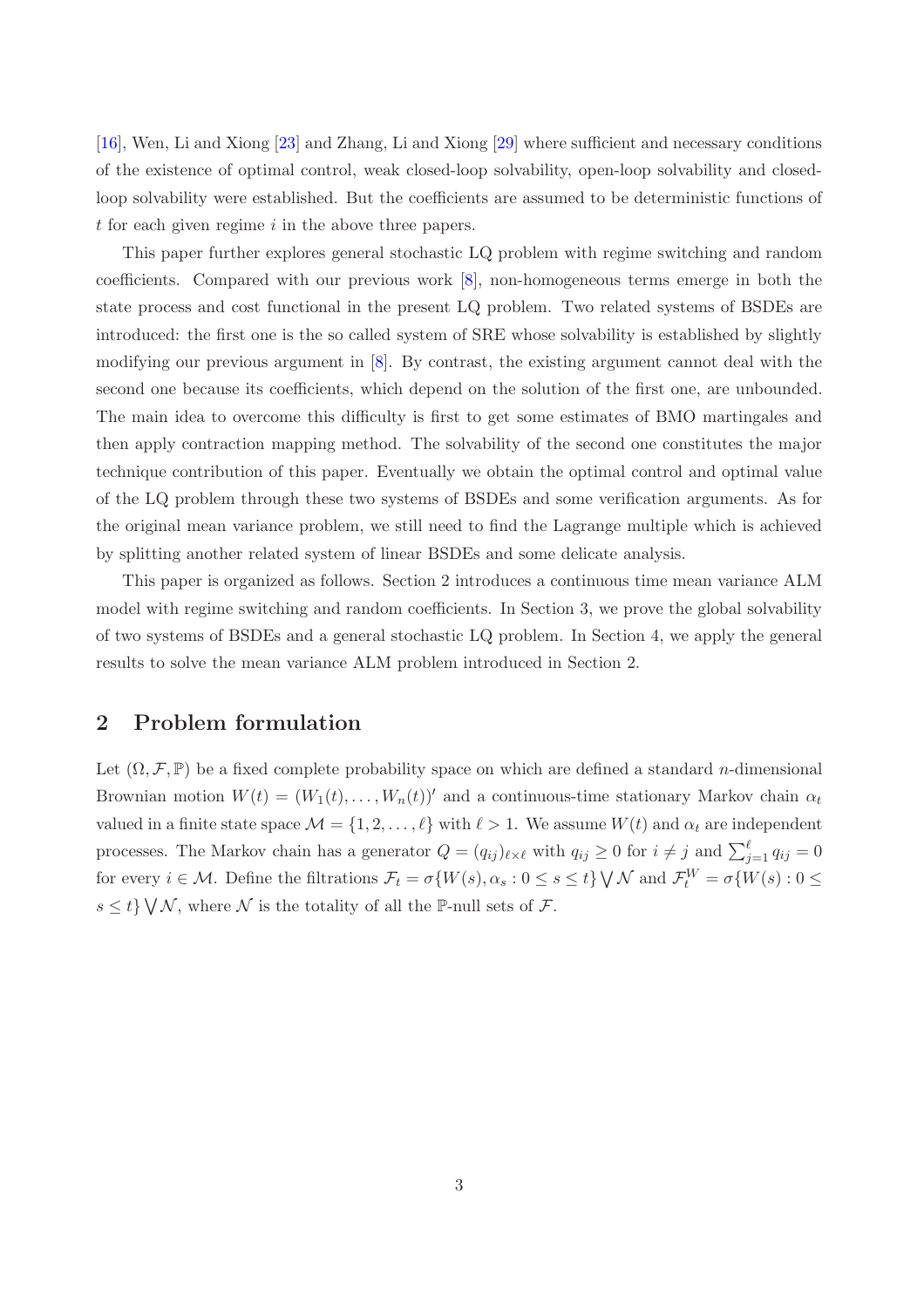We will use the following notation throughout the paper:

$$
L_{\mathcal{F}}^{\infty}(\Omega; \mathbb{R}) = \left\{ \xi : \Omega \to \mathbb{R} \mid \xi \text{ is } \mathcal{F}_{T}\text{-measurable, and essentially bounded} \right\},
$$
  
\n
$$
L_{\mathcal{F}}^{2}(0, T; \mathbb{R}) = \left\{ \phi : [0, T] \times \Omega \to \mathbb{R} \mid \phi(\cdot) \text{ is an } \{\mathcal{F}_{t}\}_{t \geq 0}\text{-adapted process with}
$$
  
\nthe norm  $||\phi|| = \left( \mathbb{E} \int_{0}^{T} |\phi(t)|^{2} dt \right)^{\frac{1}{2}} < \infty \right\},$   
\n
$$
L_{\mathcal{F}}^{2, \text{loc}}(0, T; \mathbb{R}) = \left\{ \phi : [0, T] \times \Omega \to \mathbb{R} \mid \phi(\cdot) \text{ is an } \{\mathcal{F}_{t}\}_{t \geq 0}\text{-adapted process}
$$
  
\nwith 
$$
\int_{0}^{T} |\phi(t)|^{2} dt < \infty \text{ almost surely (a.s.)} \right\},
$$
  
\n
$$
L_{\mathcal{F}}^{\infty}(0, T; \mathbb{R}) = \left\{ \phi : [0, T] \times \Omega \to \mathbb{R} \mid \phi(\cdot) \text{ is an } \{\mathcal{F}_{t}\}_{t \geq 0}\text{-adapted essentially}
$$
  
\nbounded process.

These definitions are generalized in the obvious way to the cases that  $\mathcal F$  is replaced by  $\mathcal F^W$  and  $\mathbb R$ by  $\mathbb{R}^n$ ,  $\mathbb{R}^{n \times m}$  or  $\mathbb{S}^n$ , where  $\mathbb{S}^n$  is the set of symmetric  $n \times n$  real matrices. If  $M \in \mathbb{S}^n$  is positive definite (positive semidefinite), we write  $M > (\geq)$  0. We write  $A > (\geq) B$  if  $A, B \in \mathbb{S}^n$  and  $A - B > (\geq) 0$ . In our argument, t,  $\omega$ , "almost surely" (a.s.) and "almost everywhere" (a.e.) may be suppressed for notation simplicity in some circumstances when no confusion occurs.

Consider a financial market consisting of a risk-free asset (the money market instrument or bond) whose price is  $S_0$  and m risky securities (the stocks) whose prices are  $S_1, \ldots, S_m$ . Assume  $m \leq n$ , i.e., the number of risky securities is no more than the dimension of the Brownian motion. The financial market is incomplete if  $m < n$ . These asset prices are driven by stochastic differential equations (SDEs):

$$
\begin{cases} dS_0(t) = r(t, \alpha_t)S_0(t)dt, \\ S_0(0) = s_0 > 0, \end{cases}
$$

and

$$
\begin{cases} dS_k(t) = S_k(t) \Big( (\mu_k(t, \alpha_t) + r(t, \alpha_t))dt + \sum_{j=1}^n \sigma_{kj}(t, \alpha_t) dW_j(t) \Big), \\ S_k(0) = s_k > 0, \end{cases}
$$

where  $r(t, i)$  is the interest rate process and  $\mu_k(t, i)$  and  $\sigma_k(t, i) := (\sigma_{k1}(t, i), \dots, \sigma_{kn}(t, i))$  are the mean excess return rate process and volatility rate process of the kth risky security corresponding to a market regime  $\alpha_t = i$ , for every  $k = 1, ..., m$  and  $i \in \mathcal{M}$ .

Define the mean excess return vector

$$
\mu(t,i)=(\mu_1(t,i),\ldots,\mu_m(t,i))',
$$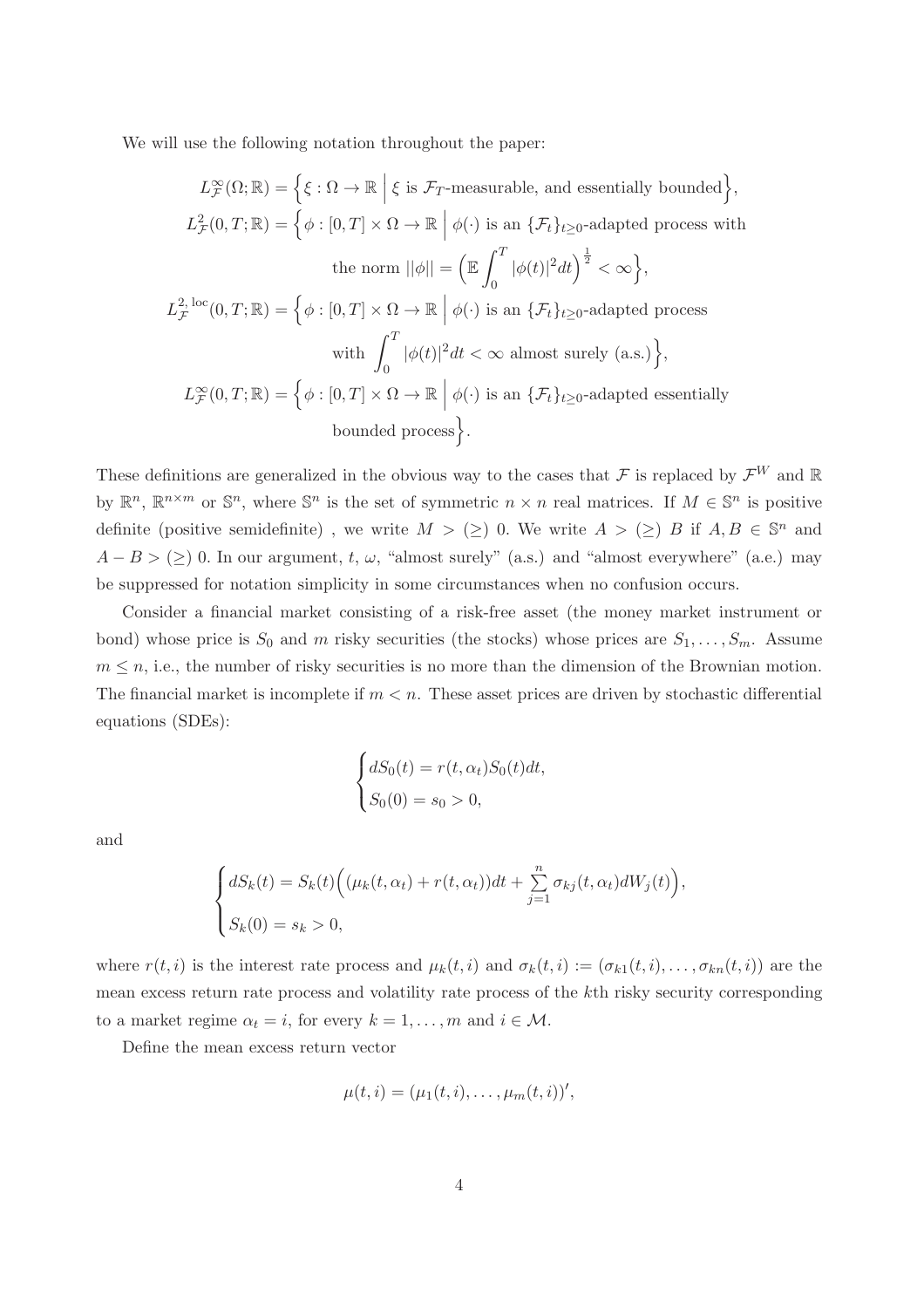and volatility matrix

$$
\sigma(t,i) = \begin{pmatrix} \sigma_1(t,i) \\ \vdots \\ \sigma_m(t,i) \end{pmatrix} \equiv (\sigma_{kj}(t,i))_{m \times n}, \text{ for each } i \in \mathcal{M}.
$$

A small investor, whose actions cannot affect the asset prices, needs to decide at every time  $t \in [0, T]$  the amount  $\pi_i(t)$  to invest in the jth risky asset,  $j = 1, \ldots, m$ . The vector process  $\pi(\cdot) := (\pi_1(\cdot), \ldots, \pi_m(\cdot))'$  is called a portfolio of the investor. The admissible portfolio set is defined as

$$
\mathcal{U}=L_{\mathcal{F}}^{2}(0,T;\mathbb{R}^{m}).
$$

Then the investor's asset value  $\gamma(\cdot)$  corresponding to a portfolio  $\pi(\cdot)$  is the unique strong solution of the SDE:

$$
\begin{cases} d\gamma(t) = [r(t, \alpha_t)\gamma(t) + \pi(t)'\mu(t, \alpha_t)]dt + \pi(t)'\sigma(t, \alpha_t)dW(t), \\ \gamma(0) = \gamma_0, \ \alpha_0 = i_0. \end{cases}
$$
\n(2.1)

Besides the asset value above, the investor has to pay for some liability  $l(\cdot)$  whose value is modeled as an Itˆo process

$$
\begin{cases} dl(t) = [r(t, \alpha_t)l(t) - b(t, \alpha_t)]dt - \rho(t, \alpha_t)'dW(t), \\ l(0) = l_0, \ \alpha_0 = i_0. \end{cases}
$$

Then the surplus value of the investor  $X(t) := \gamma(t) - l(t)$  is governed by

$$
\begin{cases}\ndX(t) = [r(t, \alpha_t)X(t) + \pi(t)'\mu(t, \alpha_t) + b(t, \alpha_t)]dt + [\pi(t)'\sigma(t, \alpha_t) + \rho(t, \alpha_t)']dW(t), \\
X(0) = x := \gamma_0 - l_0, \ \alpha_0 = i_0.\n\end{cases}
$$
\n(2.2)

Remark 2.1 *The liability process is modeled as a geometric Brownian motion in [\[6](#page-23-2)], [\[4](#page-23-4)], and as a Brownian motion with drift in [\[3](#page-23-3)], [\[25](#page-24-7)], [\[26](#page-24-4)], [\[28](#page-24-6)]. As explained in [\[28\]](#page-24-6), "The liability here is in a generalized sense. We understand it as the subtraction of the real liability and the stochastic income of the investor...A negative liability means that the stochastic income of the investor is bigger than his/her real liability". We can also interpret the liability as the total value of the investor's non-tradable assets.*

<span id="page-4-0"></span>Assumption 1 *For all*  $i \in \mathcal{M}$ ,

$$
\begin{cases}\nr(\cdot,\cdot,i),\ b(\cdot,\cdot,i)\in L_{\mathcal{F}^W}^{\infty}(0,T;\mathbb{R}),\\ \mu(\cdot,\cdot,i)\in L_{\mathcal{F}^W}^{\infty}(0,T;\mathbb{R}^m),\\ \rho(\cdot,\cdot,i)\in L_{\mathcal{F}^W}^{\infty}(0,T;\mathbb{R}^n),\\ \sigma(\cdot,\cdot,i)\in L_{\mathcal{F}^W}^{\infty}(0,T;\mathbb{R}^{m\times n}),\end{cases}
$$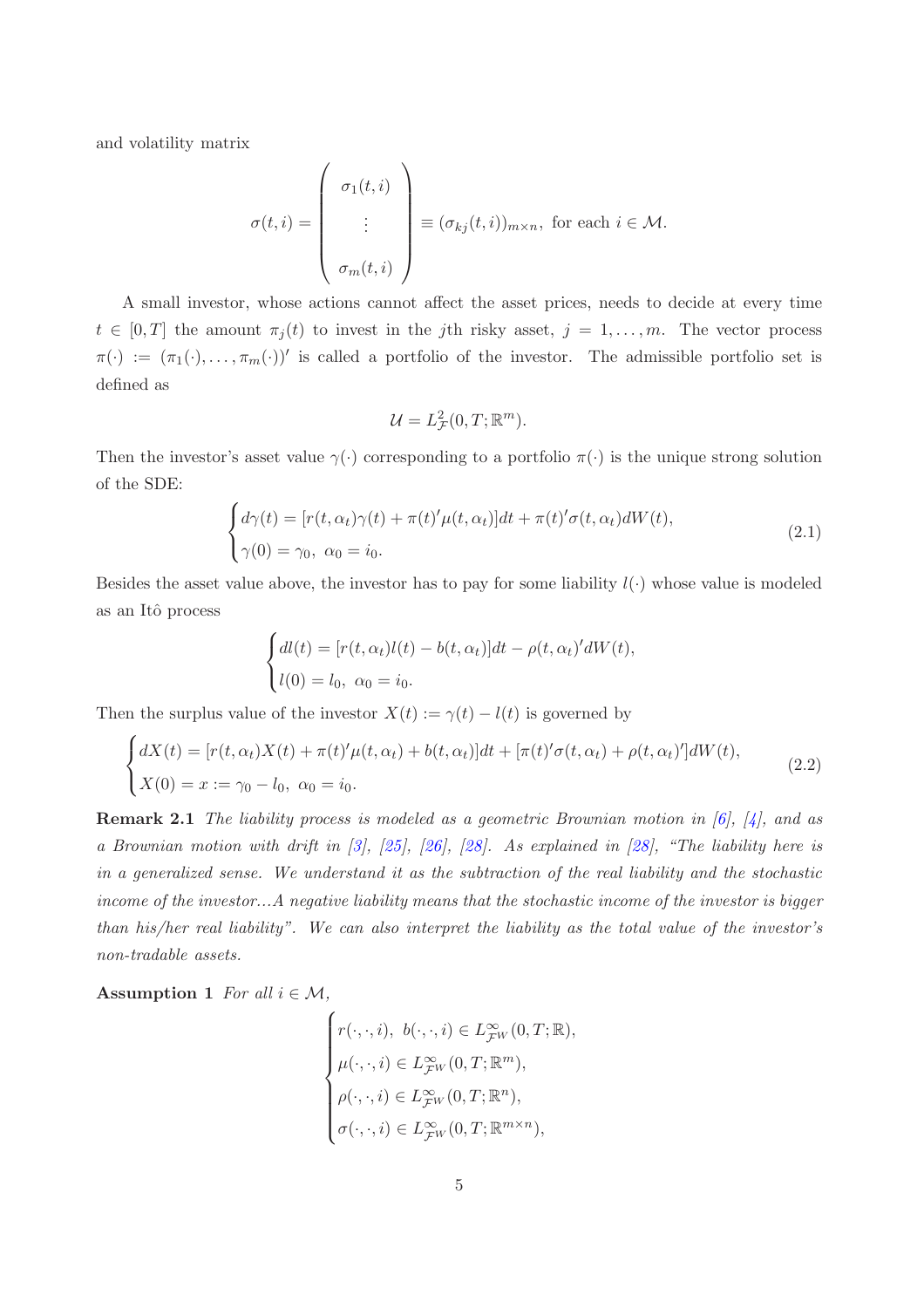$\partial_{\mathcal{A}} \sigma(t,i) \sigma(t,i)' \geq \delta I_m$  with some constant  $\delta > 0$ , for a.e.  $t \in [0,T]$ , where  $I_m$  is the m-dimensional *identity matrix.*

For a given expectation level  $z \in \mathbb{R}$ , the investor's mean-variance asset-liability portfolio selection problem is

<span id="page-5-0"></span>Minimize 
$$
\text{Var}(X(T)) = \mathbb{E}[(X(T) - z)^2],
$$
  
s.t. 
$$
\begin{cases} \mathbb{E}(X(T)) = z, \\ \pi \in \mathcal{U}. \end{cases}
$$
 (2.3)

We shall say that the mean-variance problem  $(2.3)$  is feasible for a given z if there is a portfolio  $\pi \in \mathcal{U}$  which satisfies the target constraint  $\mathbb{E}(X(T)) = z$ .

The following result gives necessary and sufficient conditions for feasibility of  $(2.3)$  for any  $z \in \mathbb{R}$ .

**Theorem 2.2** *Suppose that Assumption [1](#page-4-0) holds.* Let  $(\psi(t, i), \xi(t, i)) \in L^{\infty}_{\mathcal{F}^W}(0,T; \mathbb{R}) \times L^2_{\mathcal{F}^W}(0,T; \mathbb{R}^n)$ ,  $i =$ 1, ..., ℓ *be the unique solutions of systems of linear BSDEs:*

$$
\begin{cases}\nd\psi(t,i) = -\left(r(t,i)\psi(t,i) + \sum_{j=1}^{\ell} q_{ij}\psi(t,j)\right)dt + \xi(t,i)'dW_t, \\
\psi(T,i) = 1, \quad \text{for all } i \in \mathcal{M}.\n\end{cases} \tag{2.4}
$$

*Then the mean-variance problem* [\(2.3\)](#page-5-0) *is feasible for any*  $z \in \mathbb{R}$  *if and only if* 

<span id="page-5-1"></span>
$$
\mathbb{E}\int_0^T |\psi(t,\alpha_t)\mu(t,\alpha_t) + \sigma(t,\alpha_t)\xi(t,\alpha_t)|^2 dt > 0.
$$
\n(2.5)

**Proof:** For any  $\pi \in \mathcal{U}$  and any real number  $\beta$ , set a portfolio  $\pi^{\beta}(t) := \beta \pi(t)$ . Let  $X^{\beta}$  be the wealth process corresponding to  $\pi^{\beta}$ . Then  $X^{\beta}(t) = X^{0}(t) + \beta Y(t)$ , where

$$
\begin{cases} dX^0(t) = [r(t, \alpha_t)X^0(t) + b(t, \alpha_t)]dt + \rho(t, \alpha_t)'dW(t), \\ X^0(0) = x, \ \alpha_0 = i_0, \end{cases}
$$

and

$$
\begin{cases}\ndY(t) = [r(t, \alpha_t)Y(t) + \pi(t)'\mu(t, \alpha_t)]dt + \pi(t)'\sigma(t, \alpha_t)dW(t), \\
Y(0) = 0, \ \alpha_0 = i_0.\n\end{cases}
$$

We first prove the "if" part. Let  $\pi(t) = \psi(t, \alpha_t) \mu(t, \alpha_t) + \sigma(t, \alpha_t) \xi(t, \alpha_t)$ , then  $\pi \in \mathcal{U}$ . Applying Itô's lemma to  $Y(t)\psi(t,\alpha_t)$ , we have

$$
\mathbb{E}(X(T)) = \mathbb{E}(X^{0}(T)) + \beta \mathbb{E}(Y(T))
$$
  
= 
$$
\mathbb{E}(X^{0}(T)) + \beta \mathbb{E} \int_{0}^{T} \pi(t)'(\psi(t, \alpha_{t})\mu(t, \alpha_{t}) + \sigma(t, \alpha_{t})\xi(t, \alpha_{t}))dt
$$
  
= 
$$
\mathbb{E}(X^{0}(T)) + \beta \mathbb{E} \int_{0}^{T} |\psi(t, \alpha_{t})\mu(t, \alpha_{t}) + \sigma(t, \alpha_{t})\xi(t, \alpha_{t})|^{2} dt.
$$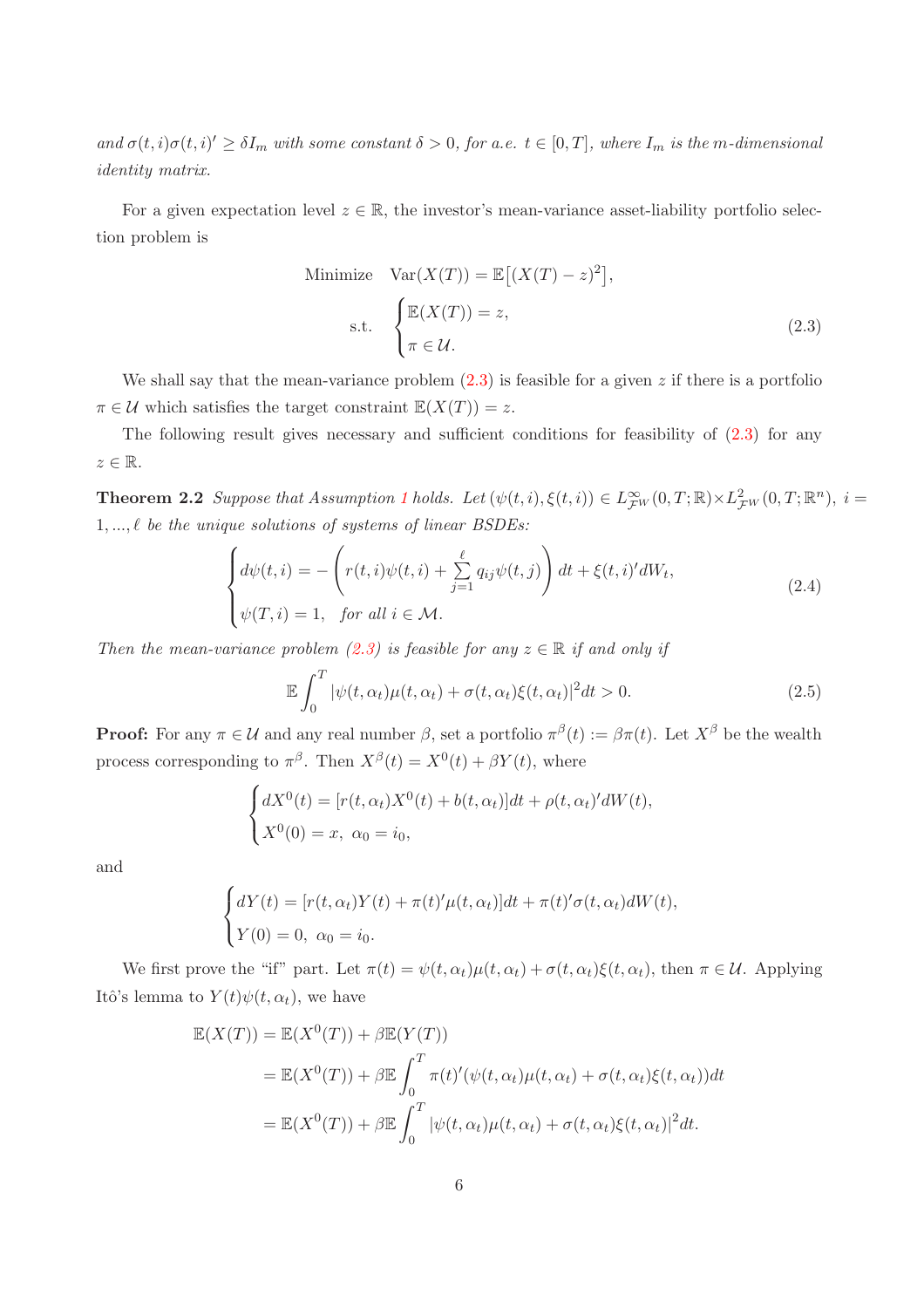Notice that  $\mathbb{E}(X^0(T))$  is a constant independent of  $\pi$ , then under  $(2.5)$ , for any  $z \in \mathbb{R}$ , there exists  $\beta \in \mathbb{R}$  such that  $\mathbb{E}(X(T)) = z$ .

Conversely, suppose that  $(2.3)$  is feasible for any  $z \in \mathbb{R}$ . Then for any  $z \in \mathbb{R}$ , there is a  $\pi \in \mathcal{U}$ , such that  $\mathbb{E}(X(T)) = \mathbb{E}(X^{0}(T)) + \mathbb{E}(Y(T)) = z$ . Notice that  $\mathbb{E}(X^{0}(T))$  is independent of  $\pi$ , thus it is necessary that there is a  $\pi \in \mathcal{U}$  such that  $\mathbb{E}(Y(T)) \neq 0$ . It follows from

$$
\mathbb{E}(Y(T)) = \mathbb{E}\int_0^T \pi(t)'(\psi(t,\alpha_t)\mu(t,\alpha_t) + \sigma(t,\alpha_t)\xi(t,\alpha_t))dt
$$

that  $(2.5)$  is true.

To avoid trivial cases, we assume  $(2.5)$  from now on. This allows us to deal with the constraint  $\mathbb{E}(X(T)) = z$  by Lagrangian method.

We introduce a Lagrange multiplier  $-2\lambda \in \mathbb{R}$  and consider the following *relaxed* optimization problem:

Minimize 
$$
\mathbb{E}(X(T) - z)^2 - 2\lambda(\mathbb{E}X(T) - z) = \mathbb{E}(X(T) - (\lambda + z))^2 - \lambda^2 =: \hat{J}(\pi, \lambda),
$$
 (2.6)  
s.t.  $\pi \in \mathcal{U}$ .

Because Problem [\(2.3\)](#page-5-0) is a convex optimization problem, Problems [\(2.3\)](#page-5-0) and [\(2.6\)](#page-6-0) are linked by the Lagrange duality theorem (see Luenberger [\[19](#page-24-14)])

<span id="page-6-2"></span><span id="page-6-0"></span>
$$
\min_{\pi \in \mathcal{U}, \mathbb{E}(X(T)) = z} \text{Var}(X(T)) = \max_{\lambda \in \mathbb{R}} \min_{\pi \in \mathcal{U}} \hat{J}(\pi, \lambda).
$$
\n(2.7)

This allows us to solve Problem [\(2.3\)](#page-5-0) by a two-step procedure: First solve the relaxed problem [\(2.6\)](#page-6-0), then find a  $\lambda^*$  to maximize  $\lambda \mapsto \min_{\pi \in \mathcal{U}} \hat{J}(\pi, \lambda)$ .

## 3 A general linear quadratic control problem

Problem [\(2.6\)](#page-6-0) is a stochastic linear quadratic control problem with indefinite running cost. We shall address ourselves a general stochastic LQ problem in this section. Consider the following R-valued linear stochastic differential equation (SDE):

$$
\begin{cases}\ndX(t) = [A(t, \alpha_t)X(t) + B(t, \alpha_t)'u(t) + b(t, \alpha_t)] dt \\
+ [C(t, \alpha_t)'X(t) + u(t)'D(t, \alpha_t)' + \rho(t, \alpha_t)'] dW(t), \ t \ge 0, \\
X(0) = x, \ \alpha_0 = i_0,\n\end{cases} \tag{3.1}
$$

where  $A(t,\omega,i)$ ,  $B(t,\omega,i)$ ,  $b(t,\omega,i)$ ,  $C(t,\omega,i)$ ,  $D(t,\omega,i)$ ,  $\rho(t,\omega,i)$  are all  $\{\mathcal{F}_t^W\}_{t\geq0}$ -adapted processes of suitable sizes for  $i \in \mathcal{M}$ ,  $x \in \mathbb{R}$  and  $i_0 \in \mathcal{M}$  are known.

The class of admissible controls is defined as the set

<span id="page-6-1"></span>
$$
\mathcal{U} := L^2_{\mathcal{F}}(0,T;\mathbb{R}^m).
$$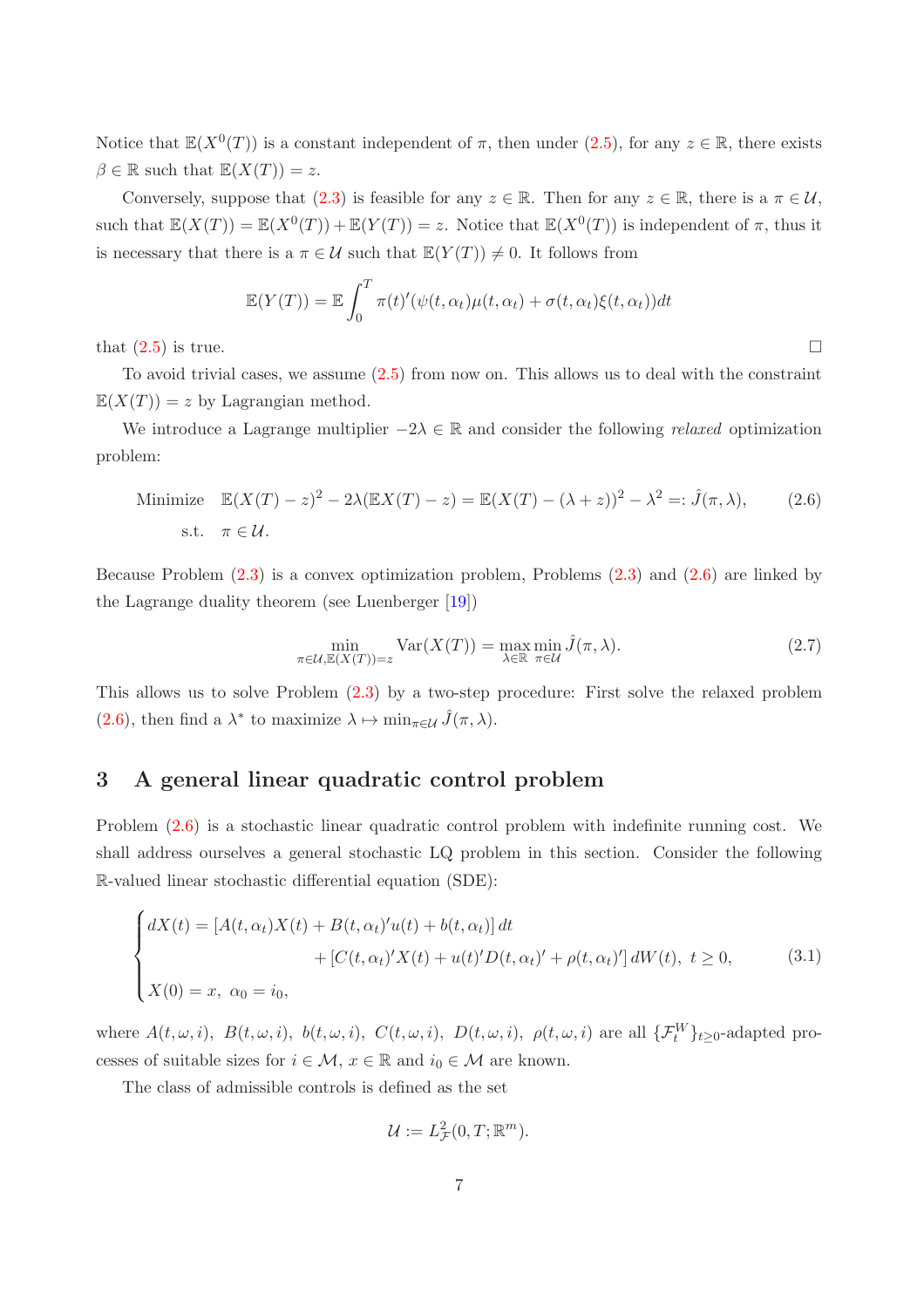If  $u(\cdot) \in \mathcal{U}$  and  $X(\cdot)$  is the associated (unique) solution of [\(3.1\)](#page-6-1), then we refer to  $(X(\cdot), u(\cdot))$  as an admissible pair.

The general stochastic linear quadratic optimal control problem (stochastic LQ problem, for short) is stated as follows:

<span id="page-7-0"></span>
$$
\begin{cases}\n\text{Minimize} & J(x, i_0, u(\cdot)) \\
\text{subject to} & (X(\cdot), u(\cdot)) \text{ admissible for (3.1)},\n\end{cases}
$$
\n(3.2)

where the cost functional is given as the following quadratic form

$$
J(x, i_0, u(\cdot)) := \mathbb{E}\Big[\int_0^T \Big(Q(t, \alpha_t)(X(t) - q(t, \alpha_t))^2 + (u(t) - p(t, \alpha_t))^T R(t, \alpha_t)(u(t) - p(t, \alpha_t))\Big)dt
$$
  
+  $G(\alpha_T)\big(X(T) - g(\alpha_T)\big)^2\Big].$  (3.3)

The associated value function is defined as

<span id="page-7-2"></span>
$$
V(x, i_0) := \inf_{u \in \mathcal{U}} J(x, i_0, u(\cdot)), \ x \in \mathbb{R}, \ i_0 \in \mathcal{M}.
$$

To make sure the well-posedness of Problem [\(3.2\)](#page-7-0), we put the following assumption.

### Assumption 2 *For all*  $i \in \mathcal{M}$ ,

$$
\begin{cases} A(t,\omega,i),\ b(t,\omega,i),\ q(t,\omega,i)\in L^\infty_{\mathcal{F}^W}(0,T;\mathbb{R}),\ B(t,\omega,i),\ p(t,\omega,i)\in L^\infty_{\mathcal{F}^W}(0,T;\mathbb{R}^m),\\ C(t,\omega,i),\ \rho(t,\omega,i)\in L^\infty_{\mathcal{F}^W}(0,T;\mathbb{R}^n),\ D(t,\omega,i)\in L^\infty_{\mathcal{F}^W}(0,T;\mathbb{R}^{n\times m}),\\ Q(t,\omega,i)\in L^\infty_{\mathcal{F}^W}(0,T;\mathbb{R}),\ R(t,\omega,i)\in L^\infty_{\mathcal{F}^W}(0,T;\mathbb{S}^m),\\ G(\omega,i)\in L^\infty_{\mathcal{F}^W}(\Omega;\mathbb{R}),\ g(\omega,i)\in L^\infty_{\mathcal{F}^W}(\Omega;\mathbb{R}). \end{cases}
$$

<span id="page-7-1"></span>Assumption 3 *There exists a constant*  $\delta > 0$  *such that at least one of the following cases holds.* 

- *(i) Standard case:*  $Q \geq 0$ ,  $R \geq \delta I_m$  *and*  $G \geq \delta$ .
- *(ii)* Singular case:  $Q \geq 0$ ,  $R \geq 0$ ,  $G \geq \delta$  and  $D'D \geq \delta I_m$ .

Under Assumption [3,](#page-7-1) clearly we have  $J(x, i_0, u(\cdot)) \geq 0$ , for all  $(x, i_0, u) \in \mathbb{R} \times \mathcal{M} \times \mathcal{U}$ . Problem [\(3.2\)](#page-7-0) is said to be solvable, if there exists a control  $u^*(\cdot) \in \mathcal{U}$  such that

$$
J(x, i_0, u^*(\cdot)) \le J(x, i_0, u(\cdot)), \quad \forall u(\cdot) \in \mathcal{U},
$$

in which case,  $u^*(\cdot)$  is called an optimal control for Problem  $(3.2)$ , and the optimal value is

$$
V(x, i_0) = J(x, i_0, u^*(\cdot)).
$$

Apparently, Problem [\(2.6\)](#page-6-0) is a special case of Problem [\(3.2\)](#page-7-0).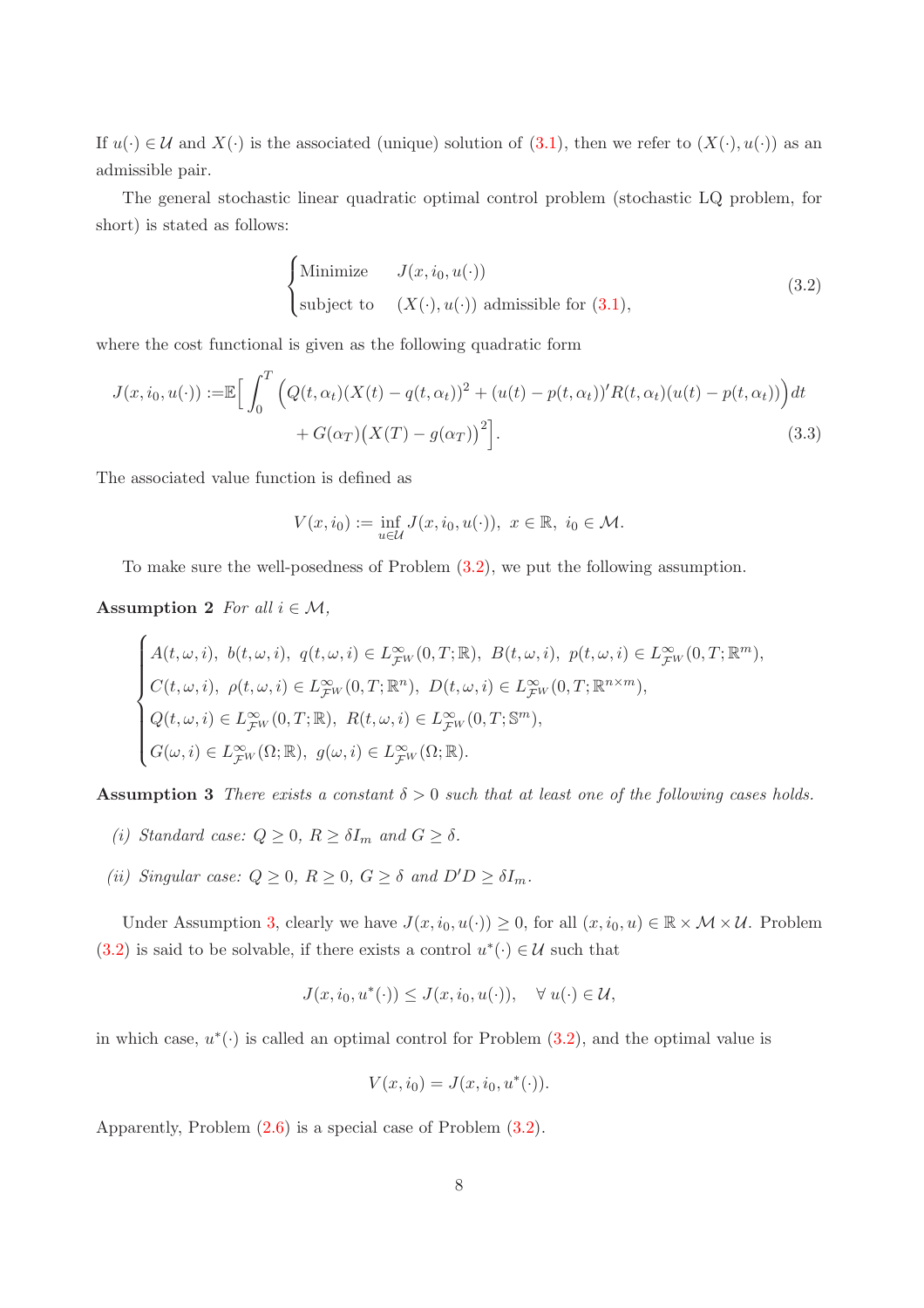#### 3.1 Linear BSDEs with unbounded coefficients

To tackle Problem  $(3.2)$ , we first introduce the following systems of  $(\ell$ -dimensional) BSDE (remind that the arguments t and  $\omega$  are suppressed):

<span id="page-8-0"></span>
$$
\begin{cases}\ndP(i) = -\left[(2A(i) + C(i)'C(i))P(i) + 2C(i)' \Lambda(i) + Q(i) + H(P(i), \Lambda(i), i) + \sum_{j \in \mathcal{M}} q_{ij}P(j)\right]dt + \Lambda(i)'dW, \\
P(T, i) = G(i), \\
R(i) + P(i)D(i)'D(i) > 0, \text{ for all } i \in \mathcal{M},\n\end{cases} \tag{3.4}
$$

where

$$
H(t, \omega, P, \Lambda, i)
$$
  
= -[PB(i) + D(i)'(PC(i) + \Lambda)]'(R(i) + PD(i)'D(i))^{-1}[PB(i) + D(i)'(PC(i) + \Lambda)].

The equation  $(3.4)$  is referred to as the stochastic Riccati equation. By a solution to  $(3.4)$ , we mean a pair of adapted processes  $(P(i), \Lambda(i))_{i \in \mathcal{M}}$  satisfying  $(3.4)$  and  $(P(i), \Lambda(i)) \in L^{\infty}_{\mathcal{F}^W}(0,T;\mathbb{R}) \times$  $L^2_{\mathcal{F}W}(0,T;\mathbb{R}^n)$  for all  $i \in \mathcal{M}$ . Furthermore, a solution of  $(3.4)$  is called nonnegative (resp. uniformly positive) if  $P(i) \ge 0$  (resp.  $P(i) \ge c$  for some constant  $c > 0$ ) for all  $i \in \mathcal{M}$ .

We shall use c to represent a generic positive constant which does not depend on t and can be different from line to line.

To show the above BSDE has a solution in the sequel, we need the concept of BMO martingales. Here we recall some facts about BMO martingales; see Kazamaki [\[11\]](#page-23-11). A process  $\int_0^{\cdot} \Lambda(s)' dW(s)$  is a BMO martingale on  $[0, T]$  if and only if its BMO<sub>2</sub> normal on  $[0, T]$  is finite, namely,

$$
\left\| \int_0^{\cdot} \Lambda(s)' dW(s) \right\|_{\text{BMO}_2} := \sup_{\tau \leq T} \left( \text{ess sup } \mathbb{E} \bigg[ \int_{\tau}^T |\Lambda(s)|^2 ds \mid \mathcal{F}^W_{\tau} \bigg] \right)^{\frac{1}{2}} < \infty,
$$

here and hereafter the  $\sup_{\tau\leq T}$  is taken over all  $\{\mathcal{F}_t^W\}_{t\geq 0}$ -stopping times  $\tau \leq T$ . The Doléans-Dade stochastic exponential  $\mathcal{E}(\int_0^{\cdot} \Lambda(s)'dW(s))$  of a BMO martingale  $\int_0^{\cdot} \Lambda(s)'dW(s)$  is a uniformly integrable martingale. Moreover, if  $\int_0^{\cdot} \Lambda(s)' dW(s)$  and  $\int_0^{\cdot} Z(s)' dW(s)$  are both BMO martingales, then under the probability measure  $\widetilde{\mathbb{P}}$  defined by  $\frac{d\widetilde{\mathbb{P}}}{d\mathbb{P}}|_{\mathcal{F}_{T}^{W}} = \mathcal{E}(\int_0^T Z(s)'dW(s)), \widetilde{W}(\cdot) := W(\cdot) \int_0^{\cdot} Z(s)ds$  is a standard Brownian motion, and  $\int_0^{\cdot} \Lambda(s)'d\widetilde{W}(s)$  is a BMO martingale. The following space plays an important role in our argument

$$
L_{\mathcal{F}^W}^{2,\,\text{BMO}}(0,T;\mathbb{R}^n) := \left\{ \phi \in L_{\mathcal{F}^W}^2(0,T;\mathbb{R}^n) \middle| \int_0^{\cdot} \phi(s)'dW(s) \text{ is a BMO martingale} \right\}.
$$

<span id="page-8-1"></span>Lemma 3.1 *Under Assumptions [2](#page-7-2) and [3,](#page-7-1) BSDE* [\(3.4\)](#page-8-0) *admits a unique uniformly positive solution*  $(P(i), \Lambda(i))_{i \in \mathcal{M}}$ .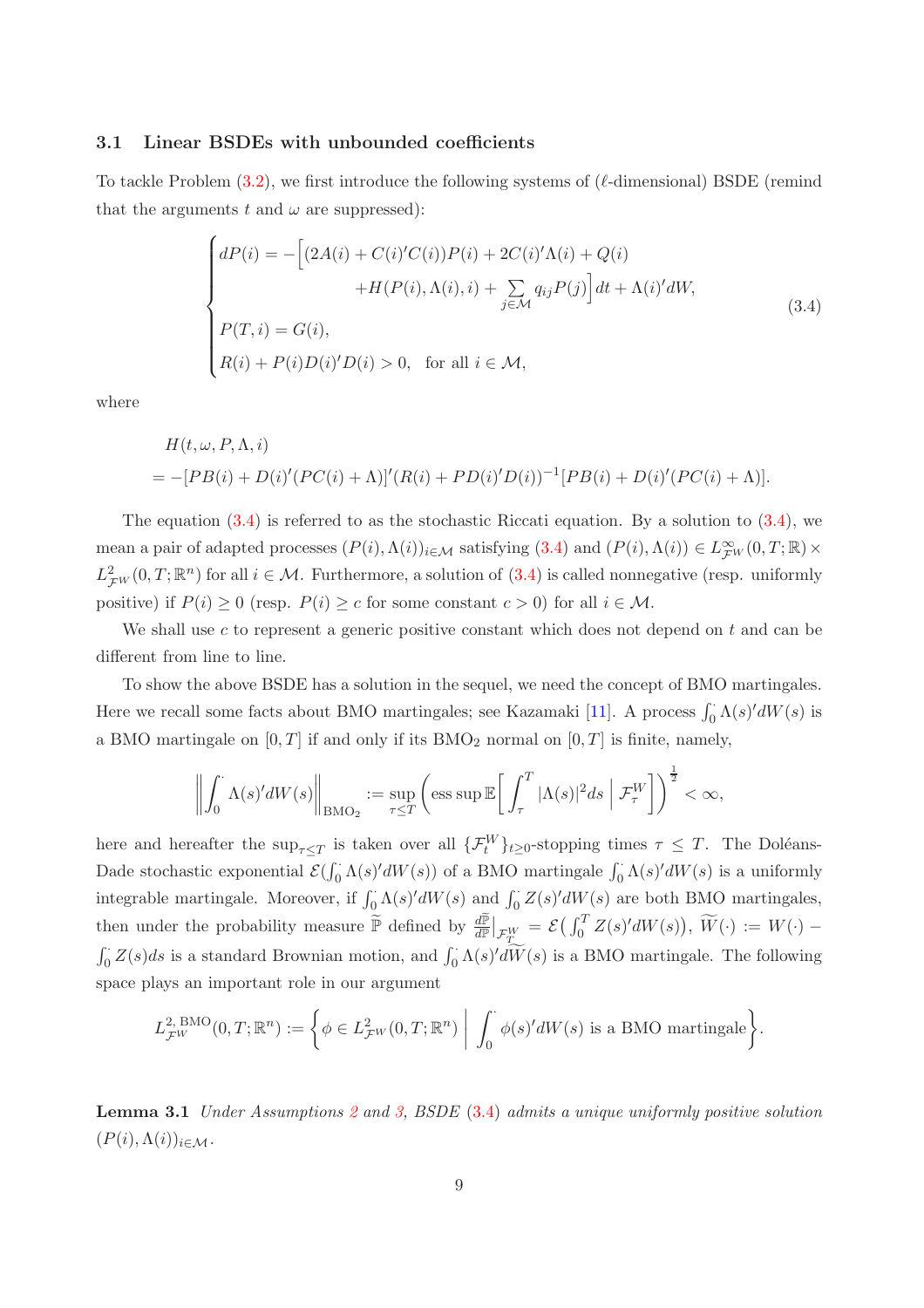**Proof:** According to Theorems 3.5 (resp. Theorem 3.6) of  $[8]$ , there exists a unique nonnegative (resp. uniformly positive) solution  $(P(i), \Lambda(i))_{i=1}^{\ell}$  to BSDE [\(3.4\)](#page-8-0) under Assumptions [2](#page-7-2) and [3](#page-7-1) (i) (resp. [3](#page-7-1) (ii)). Note that Assumption [3](#page-7-1) (i) is stronger than the standard assumption in Theorem 3.5 of [\[8](#page-23-10)]. So it remains to show that the solution of [\(3.4\)](#page-8-0) is actually uniformly positive under Assumptions [2](#page-7-2) and [3](#page-7-1) (i).

Let  $c_1 > 0$  be any constant such that  $P(i) \leq c_1$ , and  $c_2 > 0$  be any constant such that

$$
2A(i) + C(i)'C(i) + q_{ii} - \frac{2c_1}{\delta}|B(i) + D(i)'C(i)|^2 > -c_2
$$
, for all  $i \in \mathcal{M}$ .

Consider the following  $\ell$ -dimensional BSDE:

$$
\begin{cases}\nd\underline{P}(i) = -\left[(2A(i) + C(i)'C(i) + q_{ii})\underline{P}(i) + 2C(i)'\underline{\Lambda}(i) + Q(i) + H(\underline{P}(i), \underline{\Lambda}(i), i)\right]dt + \underline{\Lambda}(i)'dW, \\
\underline{P}(T, i) = \delta, \\
R(i) + \underline{P}(i)D(i)'D(i) > 0, \text{ for all } i \in \mathcal{M}.\n\end{cases}
$$
\n(3.5)

This is a decoupled system of BSDEs. From Theorem 4.1 and Theorem 5.2 of [\[9](#page-23-9)], the ith equation in [\(3.5\)](#page-9-0) admits a unique, hence maximal solution (see page 565 of [\[12\]](#page-23-12) for its definition)  $(\underline{P}(i), \underline{\Lambda}(i)) \in$  $L^{\infty}_{\mathcal{F}W}(0,T;\mathbb{R}) \times L^2_{\mathcal{F}W}^{\text{BMO}}(0,T;\mathbb{R}^n)$ , and  $\underline{P}(i) \geq 0$  for all  $i \in \mathcal{M}$ . From the proof of Theorem 3.5 of [\[8](#page-23-10)], the solution  $(P(i), \Lambda(i))_{i \in \mathcal{M}}$  of [\(3.4\)](#page-8-0) could be approximated by solutions of a sequence of BSDEs with Lipschitz generators. Thus we can use comparison theorem for multidimensional BSDEs (see for example Lemma 3.4 of [\[8\]](#page-23-10)) and then pass to the limit to get

<span id="page-9-1"></span><span id="page-9-0"></span>
$$
P(i) \ge \underline{P}(i), \text{ for all } i \in \mathcal{M}.
$$
\n
$$
(3.6)
$$

Let  $g : \mathbb{R}^+ \to [0, 1]$  be a smooth truncation function satisfying  $g(x) = 1$  for  $x \in [0, c_1]$ , and  $g(x) = 0$ for  $x \in [2c_1, +\infty)$ . Notice that  $c_1 \ge P(i) \ge P(i)$ , so  $(P(i), \Delta(i))$  is still a solution of the *i*th equation in BSDE [\(3.5\)](#page-9-0) when  $H(P, \Lambda, i)$  is replaced by  $H(P, \Lambda, i)g(P)$  in the generator.

Notice that for  $P = P(i)$ ,  $\Lambda = \Lambda(i)$ , we have

$$
H(P, \Lambda, i)g(P)
$$
  
\n
$$
\geq \frac{1}{\delta}|PB(i) + PD(i)'C(i) + D(i)' \Lambda|^2 g(P)
$$
  
\n
$$
= -\frac{P^2}{\delta}|B(i) + D(i)'C(i)|^2 g(P) - \frac{P}{\delta}(B(i) + D(i)'C(i))'D(i)' \Lambda g(P) - \frac{1}{\delta}|D(i)' \Lambda|^2 g(P)
$$
  
\n
$$
\geq -\frac{2c_1 P}{\delta}|B(i) + D(i)'C(i)|^2 - \frac{P}{\delta}(B(i) + D(i)'C(i))'D(i)' \Lambda g(P) - \frac{1}{\delta}|D(i)' \Lambda|^2 g(P).
$$

The following BSDE

$$
\begin{cases}\ndP = -\Big[-c_2P + 2C(i)'\Lambda - \frac{P}{\delta}\big(B(i) + D(i)'C(i)\big)'D(i)'\Lambda g(P) - \frac{1}{\delta}|D(i)'\Lambda|^2 g(P)\Big]dt + \Lambda'dW, \\
P(T) = \delta,\n\end{cases}
$$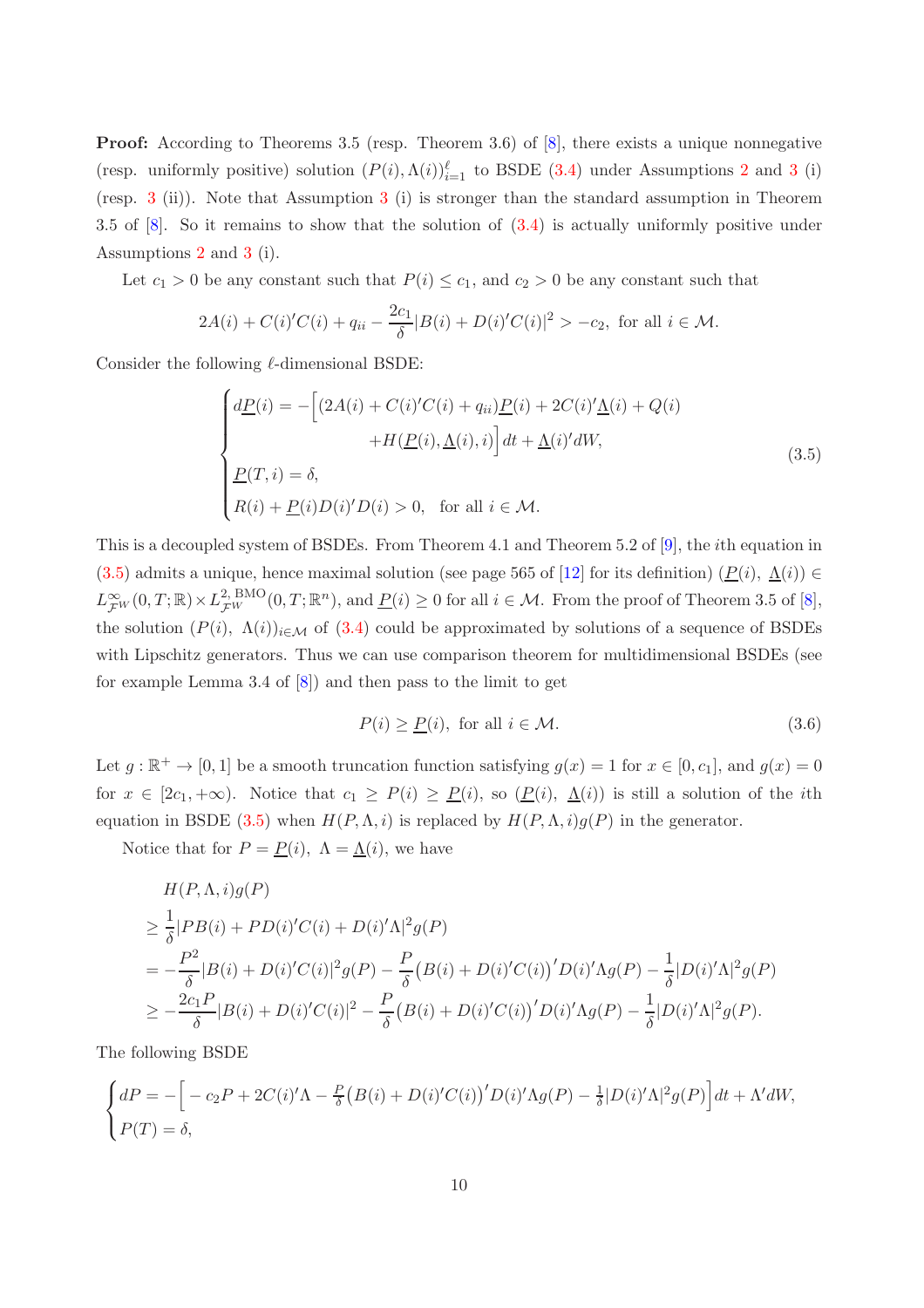admits a solution  $(\delta e^{-c_2(T-t)}, 0)$ . Then the maximal solution argument (Theorem 2.3 of [\[12\]](#page-23-12)) gives

$$
\underline{P}(t,i) \ge \delta e^{-c_2(T-t)} \ge \delta e^{-c_2 T}.
$$

Combine with [\(3.6\)](#page-9-1), we obtain that the solution  $(P(i), \Lambda(i))_{i \in \mathcal{M}}$  of [\(3.4\)](#page-8-0) is actually uniformly positive under Assumptions [2](#page-7-2) and [3](#page-7-1) (i).  $\Box$ 

In order to solve the non-homogeneous stochastic LQ problem [\(3.2\)](#page-7-0), we need to consider another system of BSDEs besides BSDEs [\(3.4\)](#page-8-0).

Let  $(P(i), \Lambda(i))_{i \in \mathcal{M}}$  be the unique uniformly positive solution to [\(3.4\)](#page-8-0). Set

$$
\Gamma(i) = (R(i) + P(i)D(i)'D(i))^{-1} (P(i)B(i) + D(i)'(P(i)C(i) + \Lambda(i))).
$$

We consider the following system of  $(\ell$ -dimensional) linear BSDEs,

$$
\begin{cases}\ndK(i) = -\Big[ \big[P(i)B(i) + D(i)'(P(i)C(i) + \Lambda(i))\big]'\big(R(i) + P(i)D(i)'D(i)\big)^{-1} \\
\times \big[D(i)'(P(i)\rho(i) - L(i)) - K(i)B(i) - R(i)p(i)\big] + A(i)K(i) + C(i)'L(i) \\
-P(i)(C(i)'\rho(i) + b(i)) - \rho(i)'\Lambda(i) + q(i)Q(i) + \sum_{j \in \mathcal{M}} q_{ij}K(j)\Big]dt + L(i)'dW \\
= -\Big[ \big(A(i) - B(i)'\Gamma(i)\big)K(i) + \big(C(i) - D(i)\Gamma(i)\big)'L(i) + \big(P(i)D(i)'\rho(i) - R(i)p(i)\big)'\Gamma(i) \\
+ q(i)Q(i) - P(i)(C(i)'\rho(i) + b(i)) - \rho(i)'\Lambda(i) + \sum_{j \in \mathcal{M}} q_{ij}K(j)\Big]dt + L(i)'dW,\n\end{cases}
$$
\n
$$
K(T, i) = G(i)g(i), \text{ for all } i \in \mathcal{M}.
$$
\n(3.7)

Even though [\(3.7\)](#page-10-0) is linear, the coefficients are unbounded as  $\Lambda(i)$  (hence  $\Gamma(i)$ ) is unbounded. And the equations in [\(3.7\)](#page-10-0) are coupled through the term " $\sum_{j\in\mathcal{M}} q_{ij}K(j)$ ". Up to our knowledge, no existing literature could be directly applied to [\(3.7\)](#page-10-0). Next we will address ourselves to the solvability of [\(3.7\)](#page-10-0) which is the main technique contribution of this paper.

The following lemma is called the John-Nirenberg inequality, which can be found in Theorem 2.2 of [\[11\]](#page-23-11).

Lemma 3.2 (John-Nirenberg Inequality)  $\textit{Suppose } \phi \in L^2_{\mathcal{F}^W}(0,T;\mathbb{R}^n)$  and

<span id="page-10-1"></span><span id="page-10-0"></span>
$$
\left\| \int_0^{\cdot} \phi(s)' dW(s) \right\|_{\text{BMO}_2} < 1.
$$

*Then for any*  $\{\mathcal{F}_t^W\}_{t\geq 0}$ -stopping time  $\tau \leq T$ ,

$$
\mathbb{E}\Big[e^{\int_{\tau}^{T}|\phi(s)|^{2}ds}\hspace{0.1 cm}\Big|\hspace{0.1 cm}\mathcal{F}_{\tau}^{W}\Big]\leq \frac{1}{1-\big\|\int_{0}^{\cdot}\phi(s)'dW(s)\big\|_{\mathrm{BMO}_2}}.
$$

From the above the lemma, we immediately have the following estimate.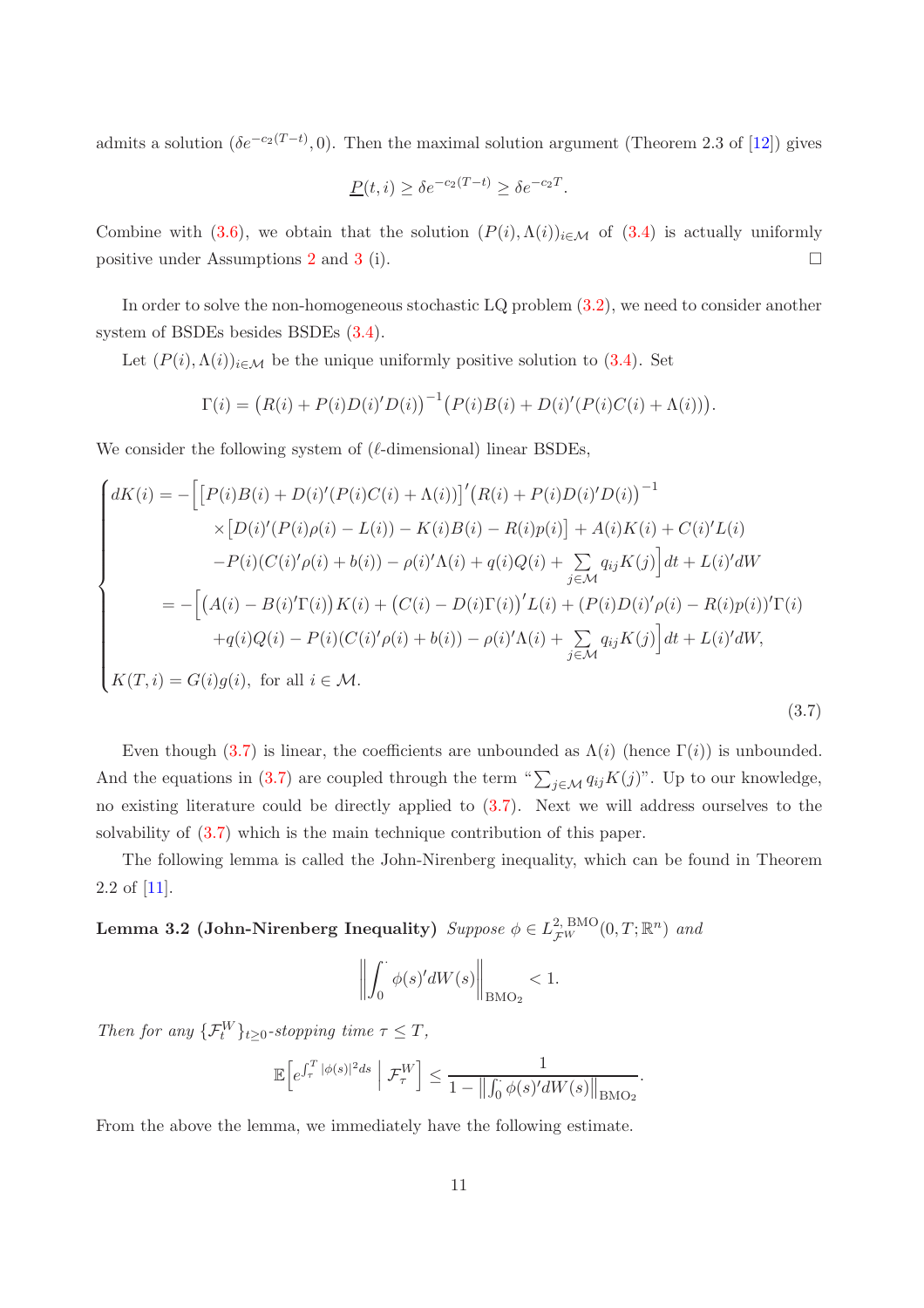**Lemma 3.3** Suppose  $\phi \in L^2_{\mathcal{F}^W}(0,T;\mathbb{R}^n)$ . Then for each constant  $p \in (0,2)$ , there exists a *positive constant* c<sup>p</sup> *such that*

$$
\mathbb{E}\left[e^{\int_{\tau}^{T}|\phi(s)|^{p}ds}\,\bigg|\,\mathcal{F}_{\tau}^{W}\right]\leq c_{p},
$$

*for any*  $\{\mathcal{F}_t^W\}_{t\geq 0}$ -stopping time  $\tau \leq T$ .

**Proof:** Denote  $M(\cdot) = \int_0^{\cdot} \phi(s)' dW(s)$ . Let  $0 < \varepsilon < \frac{1}{\|M\|_{\text{BMO}_2}}$ , then  $||\varepsilon M||_{\text{BMO}_2} = \varepsilon ||M||_{\text{BMO}_2} < 1$ . For each  $p \in (0, 2)$ , we have

$$
0 < c = \sup_{x \ge 0} \left( x^p - \varepsilon^2 x^2 \right) < \infty
$$

so  $|x|^p \leq \varepsilon^2 x^2 + c$ . Applying the John-Nirenberg inequality to  $\varepsilon M$ ,

$$
\mathbb{E}\left[e^{\int_{\tau}^{T}|\phi(s)|^{p}ds} \middle| \mathcal{F}_{\tau}^{W}\right] \leq \mathbb{E}\left[e^{\int_{\tau}^{T}\left(\varepsilon^{2}|\phi(s)|^{2}+c\right)ds} \middle| \mathcal{F}_{\tau}^{W}\right]
$$

$$
\leq e^{cT}\mathbb{E}\left[e^{\int_{\tau}^{T}\varepsilon^{2}|\phi(s)|^{2}ds} \middle| \mathcal{F}_{\tau}^{W}\right]
$$

$$
\leq \frac{e^{cT}}{1-||\varepsilon M||_{\text{BMO}_{2}}}.
$$

The following lemma can be found in Page 26 of [\[11\]](#page-23-11).

**Lemma 3.4** *Suppose*  $\phi \in L^2_{\mathcal{F}^W}(0,T;\mathbb{R}^n)$ *. Then* 

$$
\mathbb{E}\left[\left(\int_0^T |\phi(s)|^2 ds\right)^n\right] \le n! \left\|\int_0^{\cdot} \phi(s)' dW(s)\right\|_{\text{BMO}_2}^{2n}, \quad \text{for } n = 1, 2, \dots
$$

Denote  $\mathbf{1}_n = (1, 0, ..., 0) \in \mathbb{R}^n$ .

Lemma 3.5 *Consider the following* 1*-dimensional BSDE*

<span id="page-11-2"></span>
$$
\begin{cases}\n-dY = (aY + \beta'Z + f)dt - Z'dW, \\
Y(T) = \xi,\n\end{cases}
$$
\n(3.8)

where  $\beta$  is  $\mathbb{R}^n$ -valued and a, f are  $\mathbb{R}$ -valued processes such that  $a\mathbf{1}_n$ ,  $\beta$ ,  $f\mathbf{1}_n \in L_{\mathcal{F}W}^{2,\,\text{BMO}}(0,T;\mathbb{R}^n)$ ,  $\xi \in L^{\infty}_{\mathcal{F}_T^W}(\Omega;\mathbb{R})$ . Then [\(3.8\)](#page-11-0) admits a unique solution  $(Y,Z) \in L^{\infty}_{\mathcal{F}^W}(0,T;\mathbb{R}) \times L^{2,\,\text{BMO}}_{\mathcal{F}^W}(0,T;\mathbb{R}^n)$ .

Proof: Introduce the processes

$$
J(t) = \exp\left(\int_0^t a(s)ds\right),\,
$$

and

$$
N(t) = \mathcal{E}\left(\int_0^t \beta(s)'dW(s)\right).
$$

<span id="page-11-1"></span><span id="page-11-0"></span> $\Box$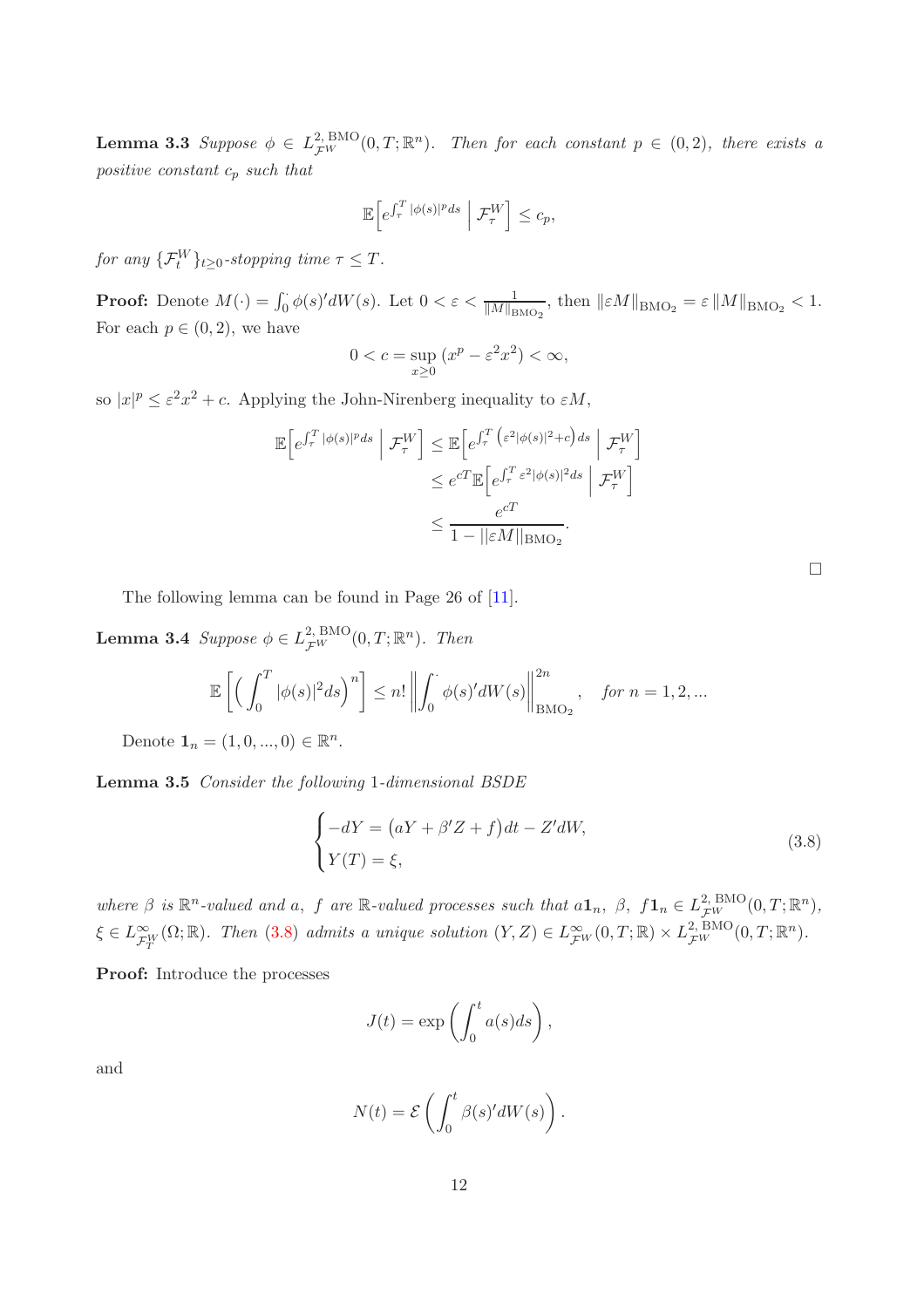Note that  $N(t)$  is a uniformly integrable martingale, thus  $\widetilde{W}(t) := W(t) - \int_0^t \beta(s)ds$  is a Brownian motion under the probability  $\widetilde{\mathbb{P}}$  defined by

$$
\left. \frac{d\widetilde{\mathbb{P}}}{d\mathbb{P}} \right|_{\mathcal{F}_T^W} = N(T).
$$

Moreover,  $\int_0^{\cdot} a(s) \mathbf{1}'_n d\widetilde{W}(s)$  and  $\int_0^{\cdot} f(s) \mathbf{1}'_n d\widetilde{W}(s)$  are two BMO martingales under  $\widetilde{\mathbb{P}}$ .

Set  $Y(t) = J(t)^{-1} \widetilde{\mathbb{E}}_t \left[ J(T) \xi + \int_t^T J(s) f(s) ds \right]$ , where  $\widetilde{\mathbb{E}}$  is the expectation w.r.t. the probability measure  $\widetilde{\mathbb{P}}$ . Then  $Y(T) = \xi$ . Using the Cauchy-Schwartz inequality, Lemmas [3.3](#page-10-1) and [3.4,](#page-11-1) we have

$$
|Y(t)| \leq \widetilde{\mathbb{E}}_t \Big[ |\xi| e^{\int_t^T a(r) dr} + \int_t^T |f(s)| e^{\int_t^s a(r) dr} ds \Big]
$$
  
\n
$$
\leq \widetilde{\mathbb{E}}_t \Big[ c e^{\int_t^T |a(r)| dr} + e^{\int_t^T |a(r)| dr} \int_t^T |f(s)| ds \Big]
$$
  
\n
$$
\leq c + \Big( \widetilde{\mathbb{E}}_t \Big[ e^{2 \int_t^T |a(r)| dr} \Big] \Big)^{\frac{1}{2}} \Big( \widetilde{\mathbb{E}}_t \Big[ \Big( \int_t^T |f(s)| ds \Big)^2 \Big] \Big)^{\frac{1}{2}}
$$
  
\n
$$
\leq c + \Big( \widetilde{\mathbb{E}}_t \Big[ e^{2 \int_t^T |a(r)| dr} \Big] \Big)^{\frac{1}{2}} \Big( \widetilde{\mathbb{E}}_t \Big[ \Big( \int_t^T |f(s)|^2 ds \Big) \Big] \Big)^{\frac{1}{2}}
$$
  
\n
$$
\leq c,
$$

so  $Y \in L^{\infty}_{\mathcal{F}^W}(0,T;\mathbb{R})$ . Moreover,

$$
\widetilde{\mathbb{E}}\Big(J(T)\xi + \int_0^T J(s)f(s)ds\Big)^2 \leq \widetilde{\mathbb{E}}\Big(J(T)|\xi| + \int_0^T J(s)|f(s)|ds\Big)^2
$$
\n
$$
\leq 2c\widetilde{\mathbb{E}}e^{2\int_0^T |a(r)|dr} + 2\widetilde{\mathbb{E}}\Big(\int_0^T |f(s)|e^{\int_0^T |a(r)|dr}ds\Big)^2
$$
\n
$$
\leq c + 2\widetilde{\mathbb{E}}\Big(e^{\int_0^T |a(r)|dr} \int_0^T |f(s)|ds\Big)^2
$$
\n
$$
\leq c + 2T\widetilde{\mathbb{E}}\Big(e^{2\int_0^T |a(r)|dr} \int_0^T |f(s)|^2ds\Big)
$$
\n
$$
\leq c + T\widetilde{\mathbb{E}}\Big(e^{4\int_0^T |a(r)|dr} + \Big(\int_0^T |f(s)|^2ds\Big)^2\Big)
$$
\n
$$
< \infty,
$$

where we have used the elementary inequality  $2ab \le a^2 + b^2$ , Cauchy-Schwartz inequality, and Lemma [3.4.](#page-11-1) Thus

$$
J(t)Y(t) + \int_0^t J(s)f(s)ds = \widetilde{\mathbb{E}}_t \Big[ J(T)\xi + \int_0^T J(s)f(s)ds \Big]
$$

is a square integrable martingale under  $\widetilde{\mathbb{P}}$ . By the martingale presentation theorem, there exists  $\widetilde{Z} \in L^2_{\mathcal{F} \widetilde{W}}(0,T;\mathbb{R}^n)$  such that

$$
J(t)Y(t) + \int_0^t J(s)f(s)ds = J(0)Y(0) + \int_0^t \widetilde{Z}(s)'d\widetilde{W}(s).
$$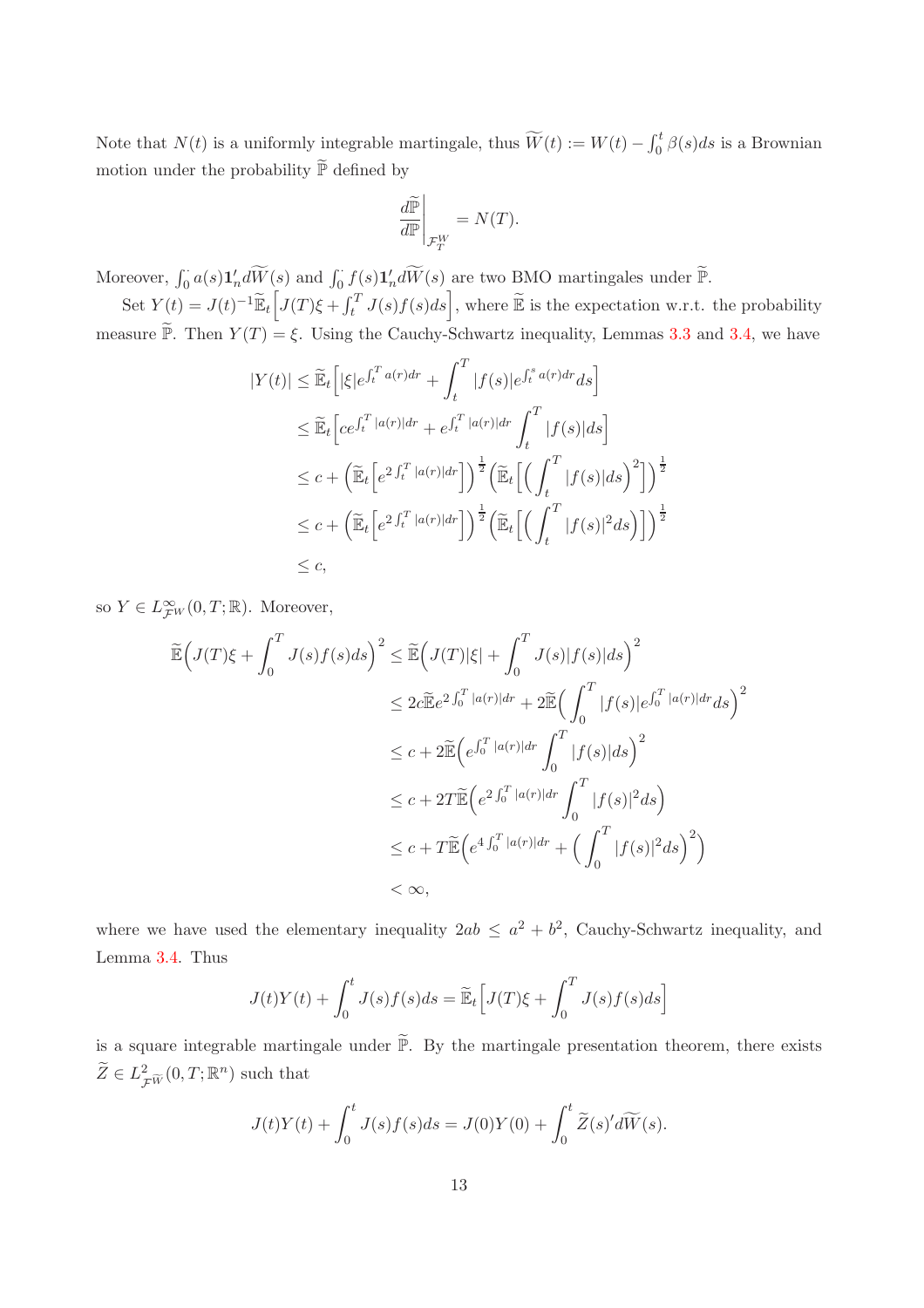As a consequence

$$
d(J(t)Y(t)) = \widetilde{Z}(t)'d\widetilde{W}(t) - J(t)f(t)dt.
$$

Set  $Z(t) = J(t)^{-1} \tilde{Z}(t)$ . By Itô's lemma,

$$
dY(t) = d(J(t)^{-1} \cdot J(t)Y(t))
$$
  
=  $(-a(t)J(t)^{-1})J(t)Y(t)dt + J(t)^{-1}(\widetilde{Z}(t)'\widetilde{dW}(t) - J(t)f(t)dt)$   
=  $-a(t)Y(t)dt + Z(t)'\widetilde{dW}(t) - f(t)dt$   
=  $-a(t)Y(t)dt + Z(t)'\widetilde{dW}(t) - Z(t)'\beta(t)dt - f(t)dt.$ 

Thus  $(Y, Z)$  satisfies  $(3.8)$ . Because

$$
\widetilde{\mathbb{E}}_t \Big[ \int_t^T |Z(s)|^2 ds \Big] = \widetilde{\mathbb{E}}_t \Big[ \Big( \int_t^T Z(s)' d\widetilde{W}(s) \Big)^2 \Big] \n= \widetilde{\mathbb{E}}_t \Big[ \Big( Y(t) - \xi - \int_t^T \big( a(s)Y(s) + f(s) \big) ds \Big)^2 \Big] \n\le c + cT \widetilde{\mathbb{E}}_t \Big[ \int_t^T \big( a(s)^2 + f(s)^2 \big) ds \Big] \n\le c,
$$

it yields that  $\int_0^{\cdot} Z(s)' d\widetilde{W}(s)$  is a BMO martingale under  $\widetilde{\mathbb{P}}$ . Consequently  $\int_0^{\cdot} Z(s)' dW(s)$  is a BMO martingale under  $\mathbb{P}$ . This shows that  $(Y, Z)$  is a solution of  $(3.8)$  in  $L^{\infty}_{\mathcal{F}W}(0,T;\mathbb{R}) \times L^{2, \text{ BMO}}_{\mathcal{F}W}(0,T;\mathbb{R}^n)$ .

Let us prove the uniqueness. Suppose  $(Y, Z)$  and  $(\hat{Y}, \hat{Z})$  are both solutions of  $(3.8)$  in  $L^{\infty}_{\mathcal{F}^{W}}(0, T; \mathbb{R}) \times$  $L_{\mathcal{F}^W}^{2,\,\text{BMO}}(0,T;\mathbb{R}^n)$ . Set

$$
\Delta Y = Y - \hat{Y}, \ \Delta Z = Z - \hat{Z}.
$$

Then  $(\Delta Y, \Delta Z)$  satisfies the following BSDE:

$$
\Delta Y(t) = \int_t^T \left( a(s) \Delta Y(s) + \beta(s)' \Delta Z(s) \right) dt - \int_t^T \Delta Z(s)' dW(s).
$$

By Itô's lemma, it follows

$$
J(t)\Delta Y(t) = -\int_t^T J(s)\Delta Z(s)'d\widetilde{W}(s).
$$

We get  $\Delta Y = 0$  by taking conditional expectation  $\widetilde{\mathbb{E}}_t$  on both sides. Thus

$$
\widetilde{\mathbb{E}}_t\Big[\int_t^T (J(s)\Delta Z(s))^2 ds\Big] = \widetilde{\mathbb{E}}_t\Big[\Big(\int_t^T J(s)\Delta Z(s)'d\widetilde{W}(s)\Big)^2\Big] = \widetilde{\mathbb{E}}\Big[(J(t)\Delta Y(t))^2\Big] = 0,
$$

so  $\Delta Z = 0$  as  $J > 0$ . This completes the proof of the uniqueness.

**Theorem 3.6** *Under Assumptions* [2](#page-7-2) *and* [3,](#page-7-1) *BSDE* [\(3.7\)](#page-10-0) *admits a unique solution*  $(K(i), L(i))_{i \in \mathcal{M}}$ *such that*

$$
(K(i), L(i)) \in L^{\infty}_{\mathcal{F}^W}(0,T;\mathbb{R}) \times L^{2,\,\text{BMO}}_{\mathcal{F}^W}(0,T;\mathbb{R}^n), \text{ for all } i \in \mathcal{M}.
$$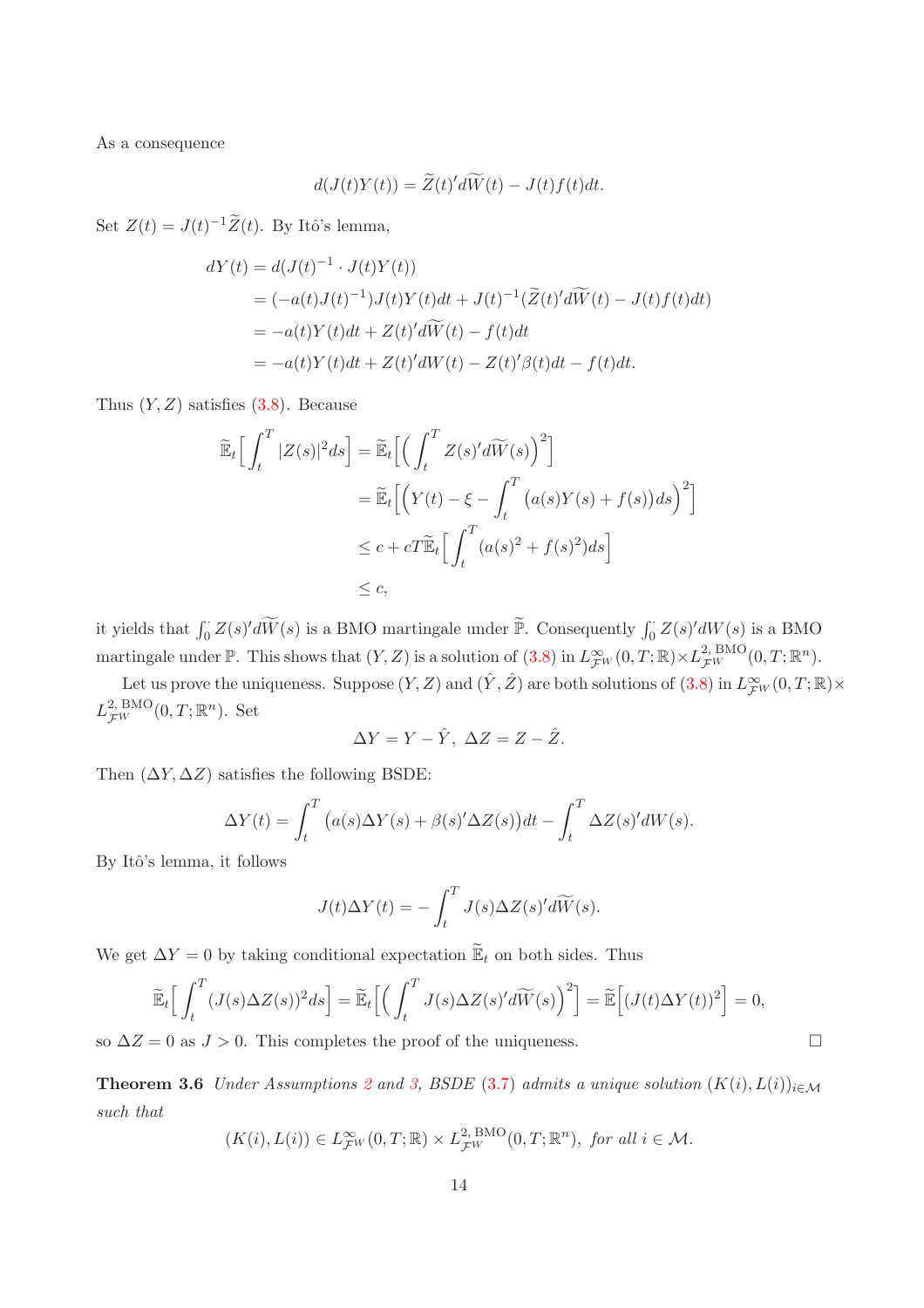Proof: Set

$$
a(i) = A(i) - B(i)'\Gamma(i) + q_{ii},
$$
  
\n
$$
\beta(i) = C(i) - D(i)\Gamma(i),
$$
  
\n
$$
f(i) = q(i)Q(i) - P(i)(C(i)'\rho(i) + b(i)) - \rho(i)'\Lambda(i) + (P(i)D(i)'\rho(i) - R(i)p(i))'\Gamma(i),
$$

then  $a(i) \mathbf{1}_n, \ \beta(i), \ f(i) \mathbf{1}_n \in L^2_{\mathcal{F}^W}^{\text{BMO}}(0,T;\mathbb{R}^n)$ , for all  $i \in \mathcal{M}$ . And  $(3.7)$  can be rewritten as

$$
\begin{cases}\n-dK(i) = \left[a(i)K(i) + \beta(i)'L(i) + f(i) + \sum_{j \neq i} q_{ij}K(j)\right]dt - L(i)'dW, \\
K(T, i) = G(i)g(i), \text{ for all } i \in \mathcal{M}.\n\end{cases}
$$

We introduce the processes

$$
J(t,i) = \exp\left(\int_0^t a(s,i)ds\right),\,
$$

and

$$
N(t,i) = \mathcal{E}\left(\int_0^t \beta(s,i)'dW(s)\right).
$$

Note that  $N(t, i)$  is a uniformly integrable martingale, thus  $\widetilde{W}^i(t) := W(t) - \int_0^t \beta(s, i)ds$  is a Brownian motion under the probability  $\widetilde{\mathbb{P}}^i$  defined by

$$
\left. \frac{d\widetilde{\mathbb{P}}^i}{d\mathbb{P}} \right|_{\mathcal{F}_T^W} = N(T, i), \text{ for all } i \in \mathcal{M}.
$$

By Lemma [3.5,](#page-11-2) for any  $U \in L^{\infty}_{\mathcal{F}W}(0,T;\mathbb{R}^{\ell})$  and  $i \in \mathcal{M}$ , the following 1-dimensional linear BSDE has a unique solution  $(K(i), L(i)) \in L^{\infty}_{\mathcal{F}^W}(0,T;\mathbb{R}) \times L^{2,\text{ BMO}}_{\mathcal{F}^W}(0,T;\mathbb{R}^n)$ ,

$$
\begin{cases}\n-dK(i) = \left[a(i)K(i) + \beta(i)'L(i) + f(i) + \sum_{j \neq i} q_{ij}U(j)\right]dt - L(i)'dW, \\
K(i,T) = G(i)g(i).\n\end{cases}
$$

We call the map  $U \mapsto (K(1), ..., K(\ell))$  as  $\Theta$ .

Note that  $\int_0^{\cdot} a(s,i) \mathbf{1}_n' d\widetilde{W}^i(s)$  is a BMO martingale under  $\widetilde{\mathbb{P}}^i$ . By Lemma [3.3,](#page-10-1)  $\widetilde{\mathbb{E}}_t^i \Big[ e^{\int_t^T |a(r,i)| dr} \Big]$ ,  $i \in \mathcal{M}$  are all bounded random variables, so there exists a constant  $c_3 > 0$  such that

$$
2\ell \max_{i,j \in \mathcal{M}} q_{ij} \max_{i \in \mathcal{M}} \operatorname{ess} \sup_{(t,\omega) \in [0,T] \times \Omega} \tilde{\mathbb{E}}_t^i \Big[ e^{\int_t^T |a(r,i)| dr} \Big] < c_3. \tag{3.9}
$$

For  $U \in L^{\infty}_{\mathcal{F}^{W}}(0,T;\mathbb{R}^{\ell})$ , we introduce a new norm

<span id="page-14-0"></span>
$$
|U|_\infty:=\max_{i\in\mathcal{M}}\underset{(t,\omega)\in[0,T]\times\Omega}{\operatorname{ess\;sup}}e^{c_3t}|U(t,i)|.
$$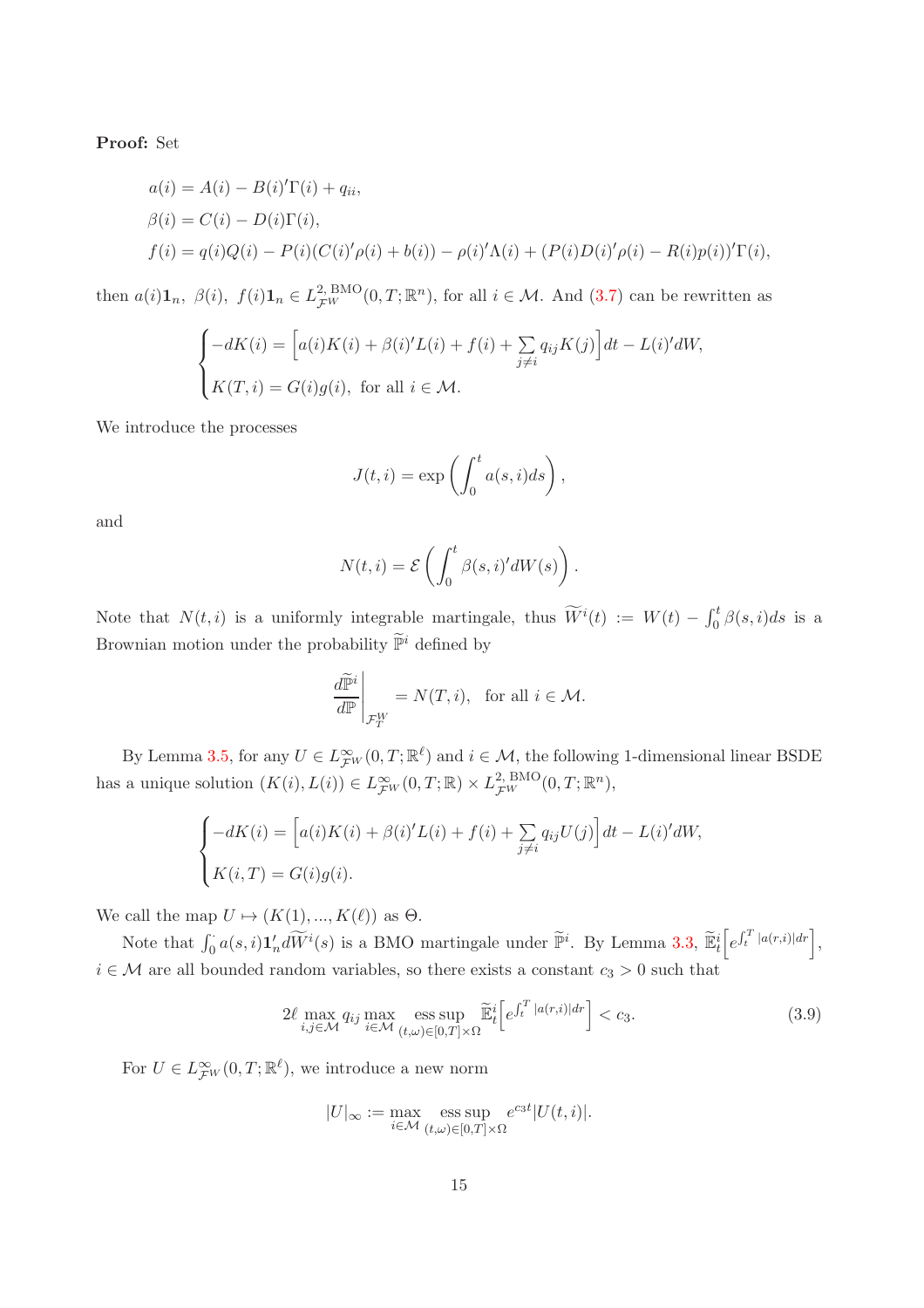Let B be the set of  $U \in L^{\infty}_{\mathcal{F}W}(0,T;\mathbb{R}^{\ell})$  with  $|U|_{\infty} < \infty$ . For any  $U, \ U \in \mathcal{B}$ , set  $K = \Theta(U)$ ,  $\widetilde{K}=\Theta(\widetilde{U}),$  and

$$
\Delta K(t, i) = K(t, i) - \widetilde{K}(t, i), \text{ and } \Delta U(t, i) = U(t, i) - \widetilde{U}(t, i).
$$

Then by Itô's lemma,

$$
J(t,i)\Delta K(t,i) = \widetilde{\mathbb{E}}_t^i \left[ \int_t^T J(s,i) \sum_{j \neq i} q_{ij} \Delta U(s,j) ds \right].
$$

It follows that

$$
e^{c_3t}|\Delta K(t,i)| \leq e^{c_3t} J(t,i)^{-1} \widetilde{\mathbb{E}}_t^i \Big[ \int_t^T e^{-c_3s} J(s,i) \sum_{j \neq i} q_{ij} e^{c_3s} |\Delta U(s,j)| ds \Big]
$$
  
\n
$$
\leq \ell \max_{i,j \in \mathcal{M}} q_{ij} e^{c_3t} \widetilde{\mathbb{E}}_t^i \Big[ \int_t^T e^{-c_3s} e^{\int_t^s a(r,i) dr} ds \Big] |\Delta U|_{\infty}
$$
  
\n
$$
\leq \ell \max_{i,j \in \mathcal{M}} q_{ij} \widetilde{\mathbb{E}}_t^i \Big[ \int_t^T e^{-c_3(s-t)} ds e^{\int_t^T |a(r,i)| dr} \Big] |\Delta U|_{\infty}
$$
  
\n
$$
\leq \ell \max_{i,j \in \mathcal{M}} q_{ij} \frac{1}{c_3} \widetilde{\mathbb{E}}_t^i \Big[ e^{\int_t^T |a(r,i)| dr} \Big] |\Delta U|_{\infty}.
$$

Thus we have

$$
|\Delta K|_\infty \leq \ell \max_{i,j\in\mathcal{M}} q_{ij} \max_{i\in\mathcal{M}} \operatorname*{ess\,sup}_{(t,\omega)\in[0,T]\times\Omega} \widetilde{\mathbb{E}}_t^i \Big[ e^{\int_t^T |a(r,i)|dr} \Big] \frac{1}{c_3} |\Delta U|_\infty \leq \frac{1}{2} |\Delta U|_\infty,
$$

where  $(3.9)$  is used in the last inequality. Therefore,  $\Theta$  is a strict contraction mapping on  $\beta$  endowed with the norm  $|\cdot|_{\infty}$ . Because  $(\mathcal{B}, |\cdot|_{\infty})$  is a complete metric space, the map  $\Theta$  admits a unique fixed point which is the unique solution to the  $\ell$ -dimensional BSDE [\(3.7\)](#page-10-0).

#### <span id="page-15-0"></span>3.2 Solution to Problem [\(3.2\)](#page-7-0)

**Theorem [3](#page-7-1).7** *Suppose that Assumptions* [2](#page-7-2) *and* 3 *hold.* Let  $(P(t, i), \Lambda(t, i))_{i \in \mathcal{M}}$  *and*  $(K(t, i), L(t, i))_{i \in \mathcal{M}}$ *be the unique solutions of* [\(3.4\)](#page-8-0) *and* [\(3.7\)](#page-10-0)*, respectively. Then Problem* [\(3.2\)](#page-7-0) *has an optimal control, as a feedback function of the time* t*, the state* X*, and the market regime* i*,*

<span id="page-15-1"></span>
$$
u^*(t, X, i) = -\left(R(t, i) + P(t, i)D(t, i)D(t, i)\right)^{-1}
$$
  
 
$$
\times \left[\left(P(t, i)D(t, i)C(t, i) + P(t, i)B(t, i) + D(t, i)'\Lambda(t, i)\right)X + P(t, i)D(t, i)P(t, i) - K(t, i)B(t, i) - D(t, i)'L(t, i) - R(t, i)p(t, i)\right].
$$
 (3.10)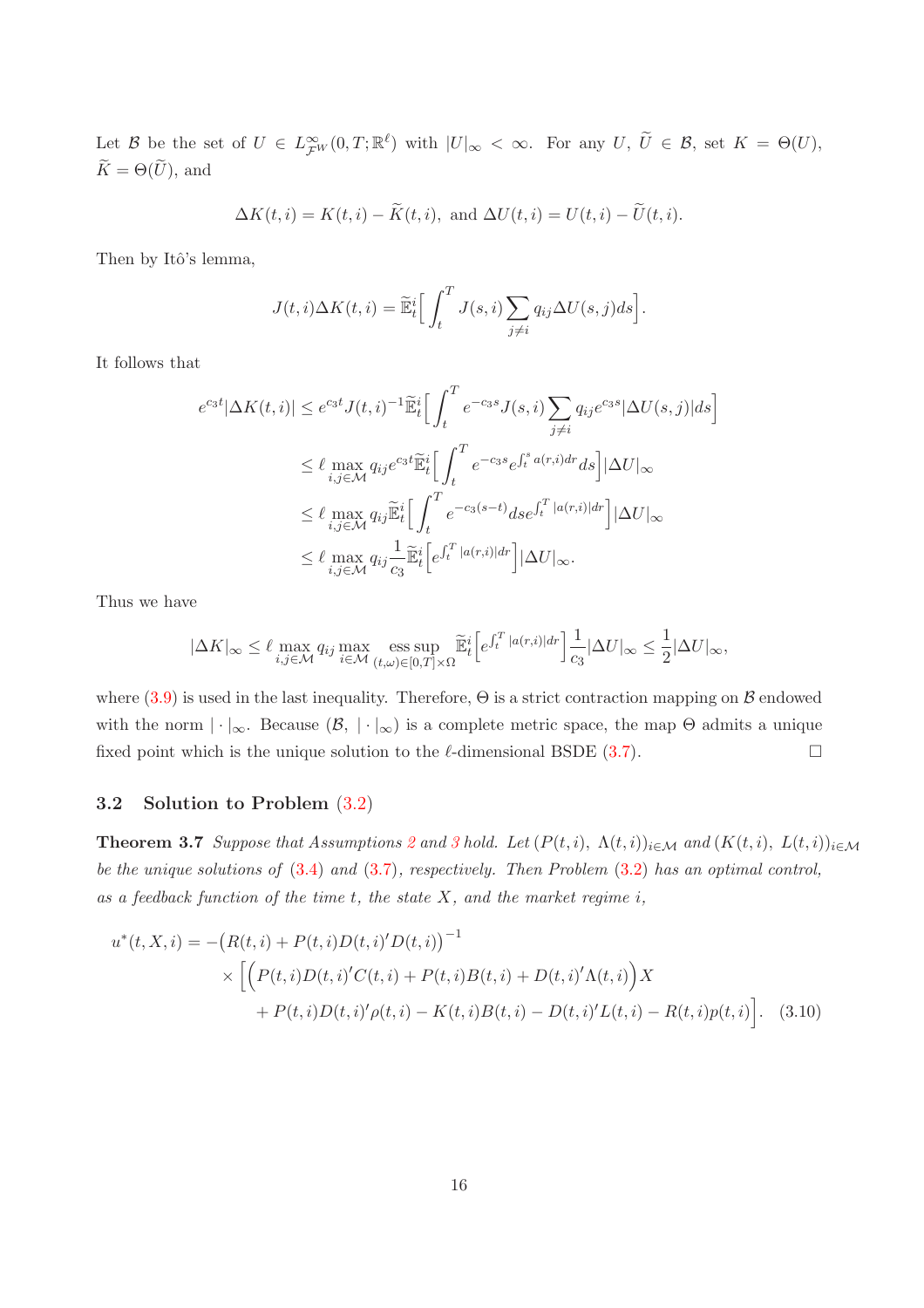*Moreover, the corresponding optimal value is*

$$
V(x, i_0) = P(0, i_0)x^2 - 2K(0, i_0)x + \mathbb{E}[G(\alpha_T)g(\alpha_T)^2]
$$
  
+ 
$$
\mathbb{E} \int_0^T \Big[ P(t, \alpha_t) \rho(t, \alpha_t)' \rho(t, \alpha_t) - 2K(t, \alpha_t) b(t, \alpha_t) - 2\rho(t, \alpha_t)' L(t, \alpha_t)
$$
  
+ 
$$
Q(t, \alpha_t)q(t, \alpha_t)^2 + p(t, \alpha_t)' R(t, \alpha_t) p(t, \alpha_t)
$$
  
- 
$$
\big[ D(t, \alpha_t)' (P(t, \alpha_t) \rho(t, \alpha_t) - L(t, \alpha_t)) - K(t, \alpha_t) B(t, \alpha_t) - R(t, \alpha_t) p(t, \alpha_t) \big]'
$$
  
× 
$$
\big[ R(t, \alpha_t) + P(t, \alpha_t) D(t, \alpha_t)' D(t, \alpha_t) \big]^{-1}
$$
  
× 
$$
\big[ D(t, \alpha_t)' (P(t, \alpha_t) \rho(t, \alpha_t) - L(t, \alpha_t)) - K(t, \alpha_t) B(t, \alpha_t) - R(t, \alpha_t) p(t, \alpha_t) \big] \Big] dt.
$$
\n(3.11)

**Lemma 3.8** *Under the conditions of Theorem [3.7,](#page-15-0)*  $u^*(t, X(t), \alpha_t) \in L^2_{\mathcal{F}}(0,T; \mathbb{R}^m)$ .

**Proof:** In light of the length of many equations, " $(t, X(t), \alpha_t)$ " will be suppressed when no confusion occurs in the sequel. Substituting [\(3.10\)](#page-15-1) into the state process [\(3.1\)](#page-6-1) (with "i" replaced by " $\alpha_t$ "), we have

<span id="page-16-1"></span><span id="page-16-0"></span>
$$
\begin{cases}\ndX = \left[ \left[ A - B'(R + PD'D)^{-1} (PD'C + PB + D'\Lambda) \right] X \\
-B'(R + PD'D)^{-1} (PD'\rho - KB - D'L - Rp) + b \right] dt \\
+ \left[ \left[ C - D(R + PD'D)^{-1} (PD'C + PB + D'\Lambda) \right] X \\
-D(R + PD'D)^{-1} (PD'\rho - KB - D'L - Rp) + \rho \right]' dW\n\end{cases} \tag{3.12}
$$
\n
$$
X(0) = x_0, \ \alpha_0 = i_0.
$$

By the basic theorem on PP. 756-757 of Gal'chuk [\[7](#page-23-13)], the SDE [\(3.12\)](#page-16-0) admits a unique strong solution. For  $(P(i), \Lambda(i))_{i \in \mathcal{M}}$ ,  $(K(i), L(i))_{i \in \mathcal{M}}$ , the unique solution of [\(3.4\)](#page-8-0) and [\(3.7\)](#page-10-0) respectively, and  $X(t)$ , the solution of [\(3.12\)](#page-16-0), applying Itô's lemma to  $P(t, \alpha_t)X(t)^2 - 2K(t, \alpha_t)X(t)$ , we have

$$
\int_{0}^{t} \left( Q(X - q)^{2} + (u^{*} - p)^{'}R(u^{*} - p) \right) dt + P(t, \alpha_{t})X(t)^{2} - 2K(t, \alpha_{t})X(t)
$$
\n
$$
= P(0, i_{0})x^{2} - 2K(0, i_{0})x + \int_{0}^{t} \left[ P\rho'\rho - 2Kb - 2L'\rho + Qq^{2} + p^{\prime}Rp - (PD'\rho - KB - D'L - Rp)^{\prime}(R + PD'D)^{-1}(PD'\rho - KB - D'L - Rp) \right] ds
$$
\n
$$
+ \int_{0}^{t} \left[ 2(PX - K)(CX + Du^{*} + \rho) + X^{2}\Lambda - 2XL \right]^{'} dW
$$
\n
$$
+ \int_{0}^{t} \left\{ X^{2} \sum_{j,j' \in \mathcal{M}} (P(s, j) - P(s, j^{\prime}))I_{\{\alpha_{s} = j'\}} - 2X \sum_{j,j' \in \mathcal{M}} (K(s, j) - K(s, j^{\prime}))I_{\{\alpha_{s} = j'\}} \right\} d\tilde{N}_{s}^{j'j},
$$

where  $(N^{j'j})_{j'j\in\mathcal{M}}$  are independent Poisson processes each with intensity  $q_{j'j}$ , and  $\tilde{N}_t^{j'j} = N_t^{j'j}$  $q_{j'j}t, t \geq 0$  are the corresponding compensated Poisson martingales under the filtration F.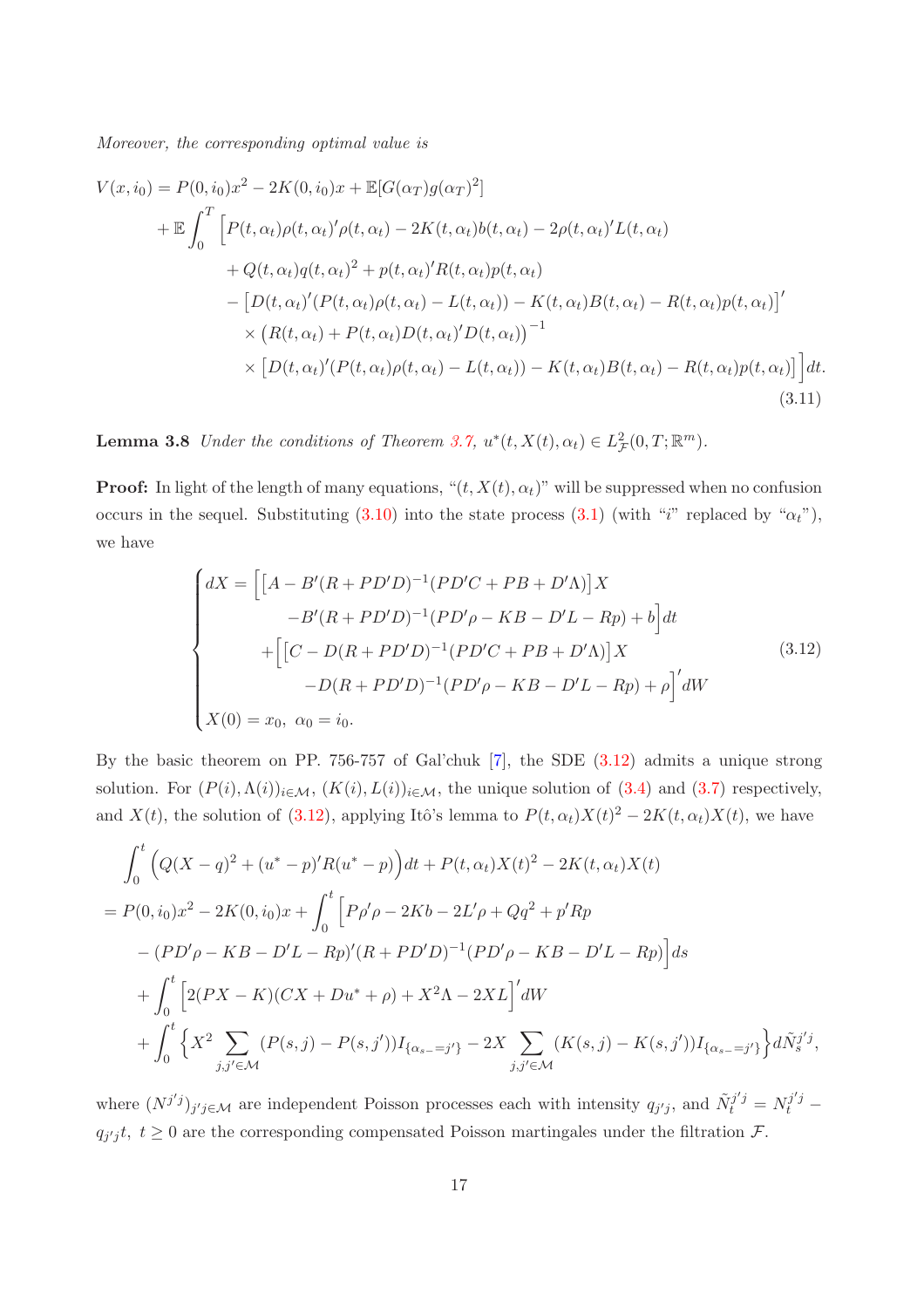Because  $X(t)$  is continuous, the stochastic integrals in the last equation are local martingales. Thus there exists an increasing sequence of stopping times  $\tau_n$  such that  $\tau_n \uparrow +\infty$  as  $n \to +\infty$  such that

$$
\mathbb{E}\Big[\int_0^{t\wedge\tau_n} \Big(Q(X-q)^2 + (u^* - p)'R(u^* - p)\Big)ds + P(\iota \wedge \tau_n)X(\iota \wedge \tau_n)^2 - 2K(\iota \wedge \tau_n)X(\iota \wedge \tau_n)\Big]
$$
  
=  $P(0, i_0)x^2 - 2K(0, i_0)x + \mathbb{E}\int_0^{t\wedge\tau_n} \Big[P\rho'\rho - 2Kb - 2L'\rho + Qq^2 + p'Rp\Big] - (PD'\rho - KB - D'L - Rp)'(R + PD'D)^{-1}(PD'\rho - KB - D'L - Rp)\Big]ds$  (3.13)

for any stopping time  $\iota \leq T$ .

Under Assumptions [2](#page-7-2) and [3](#page-7-1) (i), we have

$$
\mathbb{E}\Big[\int_0^{t\wedge\tau_n} \delta|u^*-p|^2 ds
$$
\n
$$
\leq \mathbb{E}\Big[\int_0^{t\wedge\tau_n} (u^*-p)'R(u^*-p)ds + P(t\wedge\tau_n)\Big(X(t\wedge\tau_n) - \frac{K(t,\alpha_t)}{P(t,\alpha_t)}\Big)^2\Big]
$$
\n
$$
\leq P(0,i_0)x^2 - 2K(0,i_0)x + \mathbb{E}\int_0^{t\wedge\tau_n} \Big(P\rho'\rho - 2Kb - 2L'\rho + Qq^2 + p'Rp\Big)ds + \mathbb{E}\Big[\frac{K(t\wedge\tau_n)^2}{P(t\wedge\tau_n)}\Big]
$$
\n
$$
\leq P(0,i_0)x^2 - 2K(0,i_0)x + \mathbb{E}\int_0^T \Big|P\rho'\rho - 2Kb - 2L'\rho + Qq^2 + p'Rp\Big|ds + \mathbb{E}\Big[\frac{K(t\wedge\tau_n)^2}{P(t\wedge\tau_n)}\Big]
$$
\n
$$
\leq c,
$$

where c is independent of n. Letting  $n \to \infty$ , it follows from the monotone theorem that

$$
u^*(t, X(t), \alpha_t) \in L^2_{\mathcal{F}}(0, T; \mathbb{R}^m).
$$

Under Assumptions [2](#page-7-2) and [3](#page-7-1) (ii), we have

$$
\mathbb{E}\Big[P(\iota \wedge \tau_n)\Big(X(\iota \wedge \tau_n) - \frac{K(\iota \wedge \tau_n)}{P(\iota \wedge \tau_n)}\Big)^2\Big] \leq P(0,i_0)x^2 - 2K(0,i_0)x + \mathbb{E}\int_0^{\iota \wedge \tau_n} \Big|P\rho'\rho - 2Kb - 2L'\rho + Qq^2 + p'Rp\Big|ds + \mathbb{E}\Big[\frac{K(\iota \wedge \tau_n)^2}{P(\iota \wedge \tau_n)}\Big] \leq c.
$$

By Lemma [3.1,](#page-8-1) there exists constant  $c_4 > 0$  such that  $P(i) \ge c_4$ , for all  $i \in \mathcal{M}$ . Therefore

$$
c_4 \mathbb{E}\Big[X(\iota \wedge \tau_n)^2\Big] \leq \mathbb{E}\Big[P(\iota \wedge \tau_n)X(\iota \wedge \tau_n)^2\Big]
$$
  

$$
\leq 2 \mathbb{E}\Big[P(\iota \wedge \tau_n)\Big(X(\iota \wedge \tau_n) - \frac{K(\iota \wedge \tau_n)}{P(\iota \wedge \tau_n)}\Big)^2\Big] + 2 \mathbb{E}\Big[\frac{K(\iota \wedge \tau_n)^2}{P(\iota \wedge \tau_n)}\Big] \leq c.
$$

Letting  $n \to \infty$ , it follows from Fatou's lemma that

$$
\mathbb{E}\Big[X(\iota)^2\Big] \leq c,
$$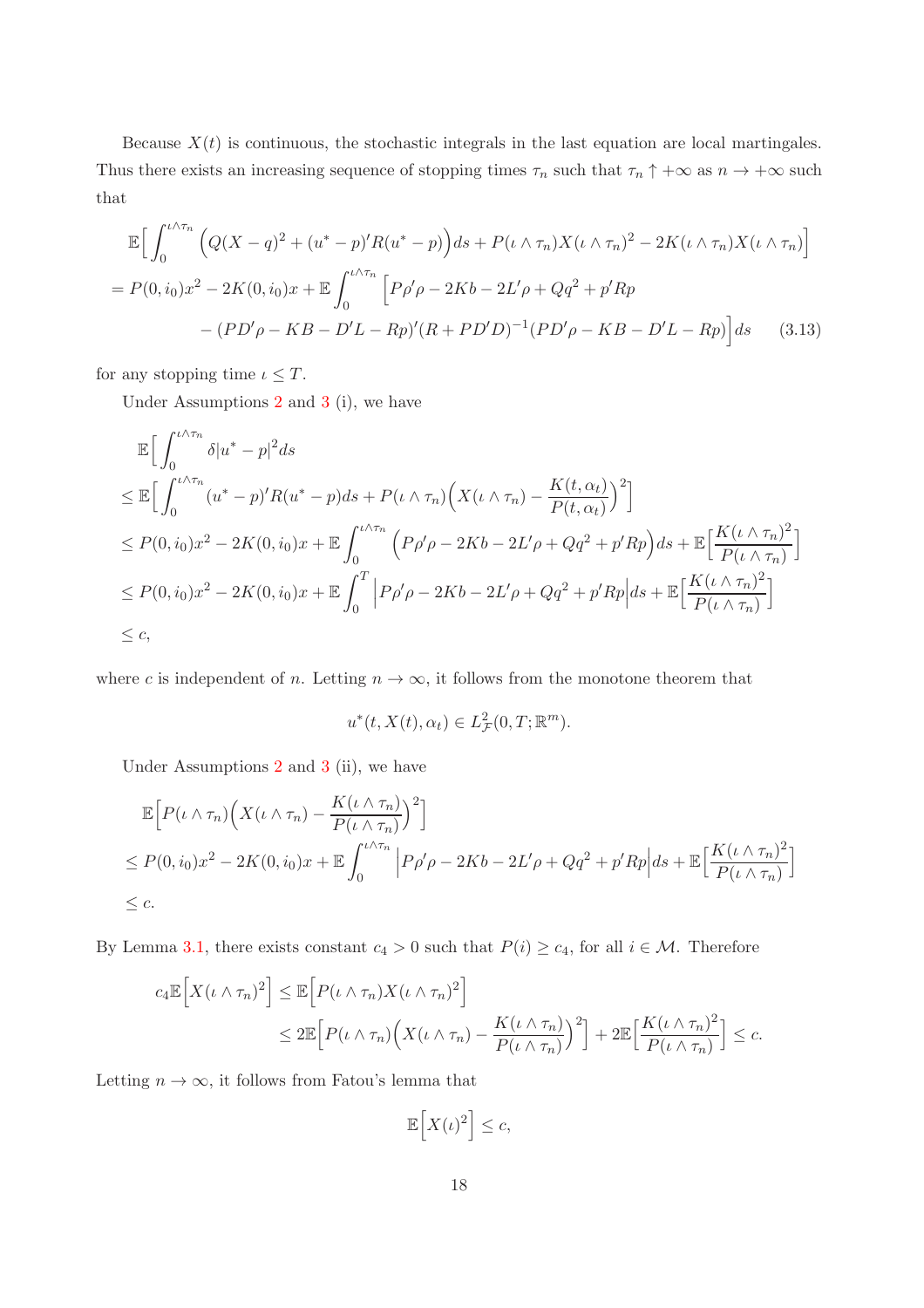for any stopping time  $\iota \leq T$ . This further implies

<span id="page-18-0"></span>
$$
\mathbb{E}\int_0^{t\wedge T} X(s)^2 ds \le \int_0^T \mathbb{E}\left[X(s)^2\right] ds \le cT. \tag{3.14}
$$

By Itô's Lemma, we have

$$
X(t)^{2} = x^{2} + \int_{0}^{t} \left[ (u^{*})'D'Du^{*} + 2X(D'C + B)'u^{*} + 2\rho'Du^{*} + (2A + C'C)X^{2} + 2X(b + C'\rho) + \rho'\rho \right] ds + \int_{0}^{t} 2X(CX + Du^{*} + \rho)'dW.
$$

Because  $X(t)$  is continuous, it follows that  $2X(CX + Du^* + \rho) \in L^{2, \text{loc}}_{\mathcal{F}}$  $_{\mathcal{F}}^{2,\,\text{loc}}(0,T;\mathbb{R}^n)$ . Therefore, there exists an increasing localizing sequence  $\theta_n \uparrow \infty$  as  $n \to \infty$ , such that

$$
x^{2} + \mathbb{E} \int_{0}^{T \wedge \theta_{n}} (u^{*})' D' D u^{*} ds
$$
  
=  $\mathbb{E} \Big[ X(T \wedge \theta_{n})^{2} \Big] - \mathbb{E} \int_{0}^{T \wedge \theta_{n}} \Big[ 2X(D'C + B)' u^{*} + 2\rho' D u^{*} + (2A + C'C) X^{2} + 2X(b + C'\rho) + \rho' \rho \Big] ds.$ 

Let  $\delta > 0$  be given in Assumption [3.](#page-7-1) By Assumption [2](#page-7-2) and [\(3.14\)](#page-18-0), the above by the elementary inequality  $2ab \leq \frac{\epsilon}{2}a^2 + \frac{2}{\epsilon}b^2$  leads to

$$
\delta \mathbb{E} \int_0^{T \wedge \theta_n} |u^*(s, X(s), \alpha_s)|^2 ds
$$
  
\n
$$
\leq c + c \mathbb{E} \int_0^{T \wedge \theta_n} \left[ X(s)^2 + 2(|X(s)| + 1)|u^*| \right] ds
$$
  
\n
$$
\leq c + \frac{4c^2}{\delta} + (c + \frac{4c^2}{\delta}) \mathbb{E} \int_0^{T \wedge \theta_n} X(s)^2 ds + \frac{\delta}{2} \mathbb{E} \int_0^{T \wedge \theta_n} |u^*(s, X(s), \alpha_s)|^2 ds
$$
  
\n
$$
\leq c + \frac{\delta}{2} \mathbb{E} \int_0^{T \wedge \theta_n} |u^*(s, X(s), \alpha_s)|^2 ds.
$$

After rearrangement, it follows from the monotone convergence theorem that

$$
u^*(t, X(t), \alpha_t) \in L^2_{\mathcal{F}}(0, T; \mathbb{R}^m).
$$

 $\Box$ 

**Proof of Theorem [3.7:](#page-15-0)** The proof is similar to that of Theorem 4.2 of  $[8]$  via applying Itô's Lemma to  $P(t, \alpha_t)X(t)^2 - 2K(t, \alpha_t)X(t)$ , so we leave the details to the diligent readers.

**Remark 3.9** Set 
$$
(h(t, i), \eta(t, i)) = \left(\frac{K(t, i)}{P(t, i)}, -\frac{K(t, i)\Lambda(t, i)}{P(t, i)^2} + \frac{L(t, i)}{P(t, i)}\right)
$$
, then  $(h(t, i), \eta(t, i))_{i \in \mathcal{M}}$  is the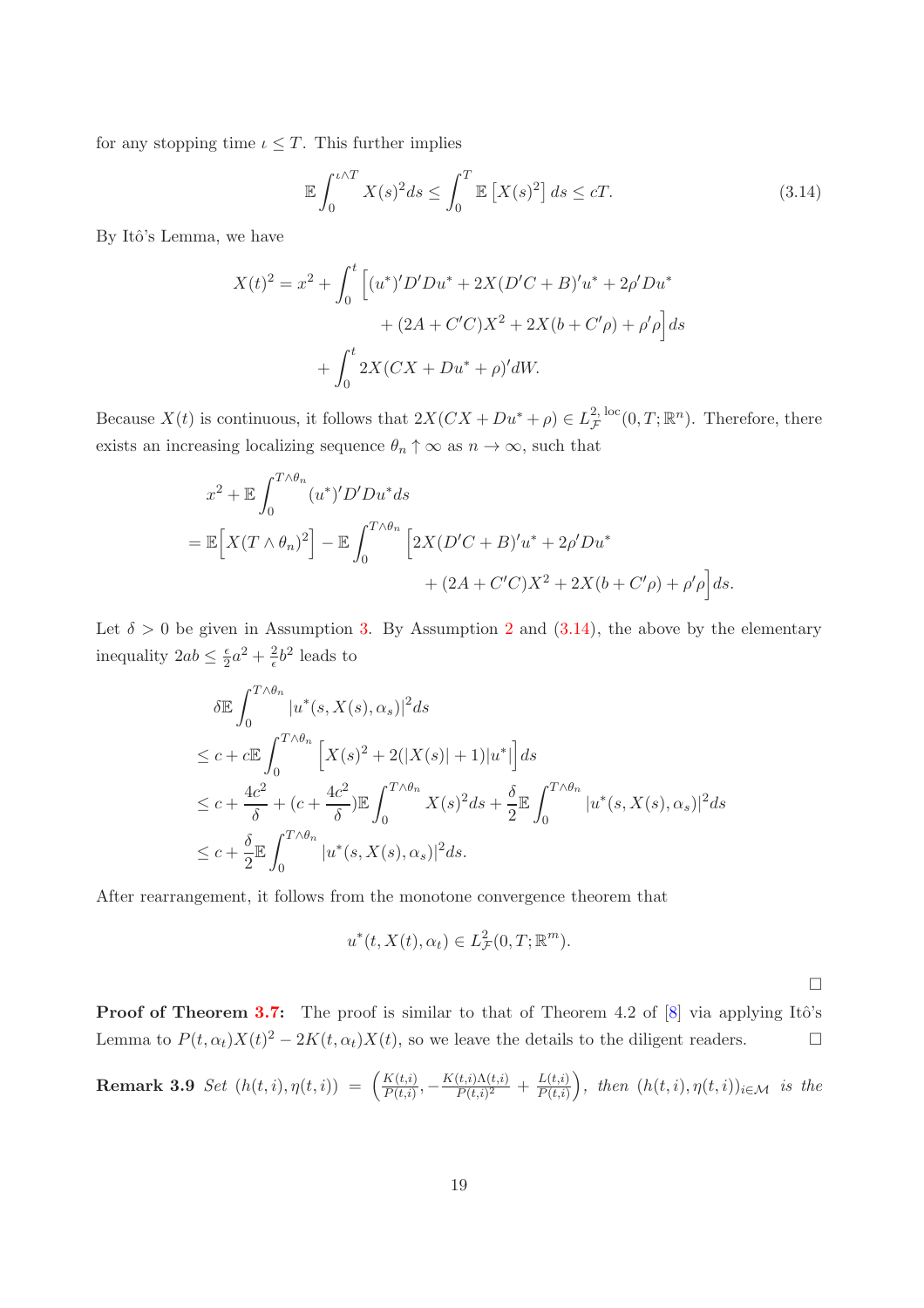*solution of the following* ℓ*-dimensional linear BSDE*

<span id="page-19-0"></span>
$$
\begin{cases}\n dh(i) = \left\{ \left[ A(i) + C(i)'C(i) + C(i)' \frac{\Lambda(i)}{P(i)} + \frac{Q(i)}{P(i)} - C(i)'D(i)\Gamma(i) \right] h(i) - \left[ C(i) + \frac{\Lambda(i)}{P(i)} - D(i)\Gamma(i) \right]' \eta(i) - (D(i)' \rho(i) - \frac{R(i)\rho(i)}{P(i)})' \Gamma(i) - \frac{q(i)Q(i)}{P(i)} + b(i) + \rho(i)'C(i) + \frac{\rho(i)' \Lambda(i)}{P(i)} + \frac{1}{P(i)} \sum_{j \in \mathcal{M}} q_{ij} P(j) (h(i) - h(j)) \right\} dt + \eta(i)' dW, \\
 h(T, i) = g(i), \text{ for all } i \in \mathcal{M}.\n\end{cases} \tag{3.15}
$$

*Applying Itô's Lemma to*  $K(t, \alpha_t)h(t, \alpha_t)$  *on* [0, T], the *optimal value* [\(3.11\)](#page-16-1) *could be represented by*  $(h(t, i), \eta(t, i))_{i \in \mathcal{M}}$ :

$$
V(x, i_0) = P(0, i_0)(x - h(0, i_0))^2 + \mathbb{E} \int_0^T Q(h - q)^2 dt
$$
  
+  $\mathbb{E} \int_0^T P(\rho + hC - \eta)'(I_n - PD(R + PD'D)^{-1}D')(\rho + hC - \eta) dt$   
+  $\mathbb{E} \int_0^T \left[ p'(R - R(R + PD'D)^{-1}R)p + 2P(\rho + hC - \eta)'D(R + PD'D)^{-1}Rp \right] dt$   
+  $\mathbb{E} \int_0^T \sum_{j \in \mathcal{M}} q_{\alpha j} P(t, j) (h(t, \alpha_t) - h(t, j))^2 dt$   
=  $P(0, i_0)(x - h(0, i_0))^2 + \mathbb{E} \int_0^T \left[ Q(h - q)^2 dt + P|\rho + hC - \eta|^2 \right] (\rho + hC - \eta) dt$   
+  $\mathbb{E} \int_0^T \left[ p'Rp - (Rp - PD'(\rho + hc - \eta))'(R + PD'D)^{-1} (Rp - PD'(\rho + hc - \eta)) \right] dt$   
+  $\mathbb{E} \int_0^T \sum_{j \in \mathcal{M}} q_{\alpha j} P(t, j) (h(t, \alpha_t) - h(t, j))^2 dt$ ,

*where* " $(t, \alpha_t)$ " *are suppressed for simplicity.* 

# 4 Solution to problem [\(2.3\)](#page-5-0)

In this section we apply the general results obtained in the previous section to Problem  $(2.3)$ . In this case,  $A = r$ ,  $B = \mu$ ,  $C = 0$ ,  $D' = \sigma$ ,  $Q = 0$ ,  $q = 0$ ,  $R = 0$ ,  $p = 0$ ,  $G = 1$ . Recall that " $(t, \alpha_t)$ " or " $(t, i)$ " are often suppressed where no confusion occurs for simplicity.

<span id="page-19-1"></span>In this case, [\(3.4\)](#page-8-0) becomes

$$
\begin{cases}\ndP(i) = -\left[2rP(i) - \frac{1}{P(i)}(P(i)\mu + \sigma\Lambda(i))'(\sigma\sigma)^{-1}(P(i)\mu + \sigma\Lambda(i)) + \sum_{j \in \mathcal{M}} q_{ij}P(j)\right]dt + \Lambda(i)'dW, \\
P(T, i) = 1, \\
P(i, t) > 0, \text{ for all } i \in \mathcal{M},\n\end{cases}
$$
\n(4.1)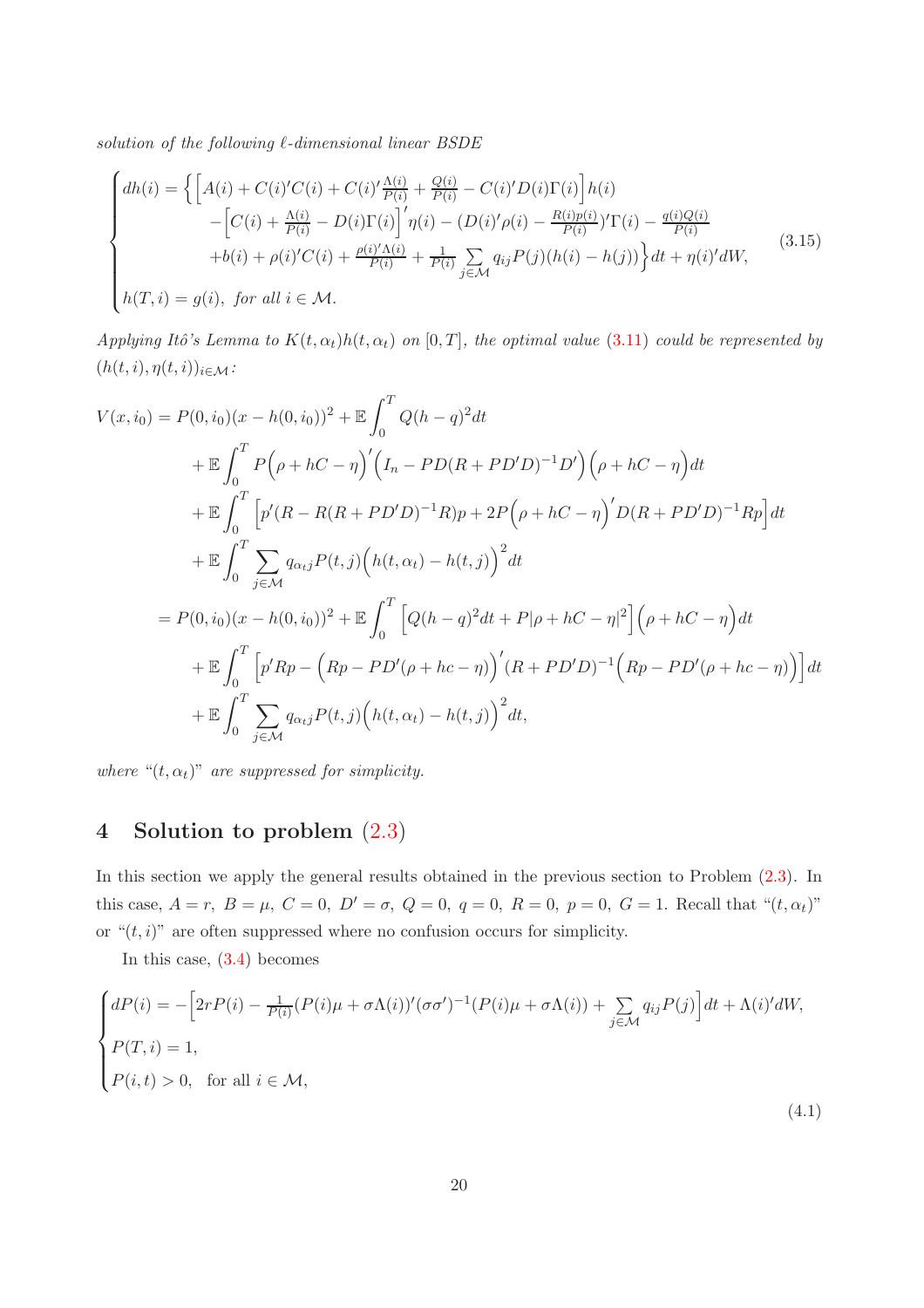[\(3.7\)](#page-10-0) becomes

$$
\begin{cases}\ndK(i) = -\left[ \left( r - \frac{1}{P(i)} (P(i)\mu + \sigma \Lambda(i))' (\sigma \sigma')^{-1} \mu \right) K(i) - \frac{1}{P(i)} (P(i)\mu + \sigma \Lambda(i))' (\sigma \sigma')^{-1} \sigma L(i) \right. \\
\left. + (P(i)\mu + \sigma \Lambda(i))' (\sigma \sigma')^{-1} \sigma \rho - P(i)b - \rho' \Lambda(i) + \sum_{j \in \mathcal{M}} q_{ij} K(j) \right] dt + L(i)' dW, \\
K(T, i) = \lambda + z, \text{ for all } i \in \mathcal{M},\n\end{cases} \tag{4.2}
$$

and [\(3.15\)](#page-19-0) becomes

<span id="page-20-2"></span><span id="page-20-0"></span>
$$
\begin{cases}\n dh(i) = \left\{ rh(i) + \mu'(\sigma\sigma')^{-1}\sigma\eta(i) + \frac{1}{P(i)}\Lambda(i)'(\sigma'(\sigma\sigma')^{-1}\sigma - I_n)\eta(i) \right. \\
\left. - \left[ \frac{1}{P(i)}(P(i)\mu + \sigma\Lambda(i))'(\sigma\sigma')^{-1}\sigma\rho - b - \frac{1}{P(i)}\rho'\Lambda(i) \right] \\
\left. + \frac{1}{P(i)}\sum_{j \in \mathcal{M}} q_{ij}P(j)(h(i) - h(j)) \right\} dt + \eta(i)'dW,\n\end{cases} \tag{4.3}
$$
\n
$$
h(T, i) = \lambda + z, \text{ for all } i \in \mathcal{M}.
$$

<span id="page-20-1"></span>**Theorem 4.[1](#page-4-0)** *Suppose that Assumption 1 holds. Let*  $(P(t, i), \Lambda(t, i))_{i \in \mathcal{M}}$  *and*  $(K(t, i), L(t, i))_{i \in \mathcal{M}}$ *be the unique solutions of* [\(4.1\)](#page-19-1) *and* [\(4.2\)](#page-20-0)*, respectively. Then Problem* [\(2.6\)](#page-6-0) *has an optimal control, as a feedback function of the time* t*, the state* X*, and the market regime* i*,*

$$
\pi^*(t, X, i) = -\frac{1}{P(t, i)} (\sigma(t, i)\sigma(t, i)')^{-1} \Big[ \Big( P(t, i)\mu(t, i) + \sigma(t, i)\Lambda(t, i) \Big) X + P(t, i)\sigma(t, i)\rho(t, i) - \big( K(t, i)\mu(t, i) + \sigma(t, i)L(t, i) \big) \Big].
$$

*Moreover, the corresponding optimal value is*

$$
\min_{\pi \in \mathcal{U}} \hat{J}(\pi, \lambda) = P(0, i_0)x^2 - 2K(0, i_0)x + (\lambda + z)^2 - \lambda^2 + \mathbb{E} \int_0^T \left[ P\rho' \rho - 2(Kb + \rho'L) - \frac{1}{P}(P\sigma \rho - (K\mu + \sigma L))'(\sigma \sigma')^{-1}(P\sigma \rho - (K\mu + \sigma L)) \right] dt.
$$

Remark 4.2 *The optimal control and optimal value in Theorem [4.1](#page-20-1) can be rewritten in terms of the unique solution*  $(h(t, i), \eta(t, i))_{i \in \mathcal{M}}$  *of*  $(4.3)$ *:* 

<span id="page-20-3"></span>
$$
\pi^*(t, X, i) = -\frac{1}{P} (\sigma \sigma')^{-1} \Big[ (P\mu + \sigma \Lambda)(X - h) + P\sigma \rho - P\sigma \eta \Big],
$$

*and*

$$
\min_{\pi \in \mathcal{U}} \hat{J}(\pi, \lambda) = P(0, i_0)(x - h(0, i_0))^2 - \lambda^2 + \mathbb{E} \int_0^T \sum_{j \in \mathcal{M}} q_{\alpha_{t}j} P(j) (h(t, \alpha_t) - h(t, j))^2 dt
$$

$$
+ \mathbb{E} \int_0^T \left[ P(\rho - \eta)' (I_n - \sigma'(\sigma \sigma')^{-1} \sigma)(\rho - \eta) \right] dt. \tag{4.4}
$$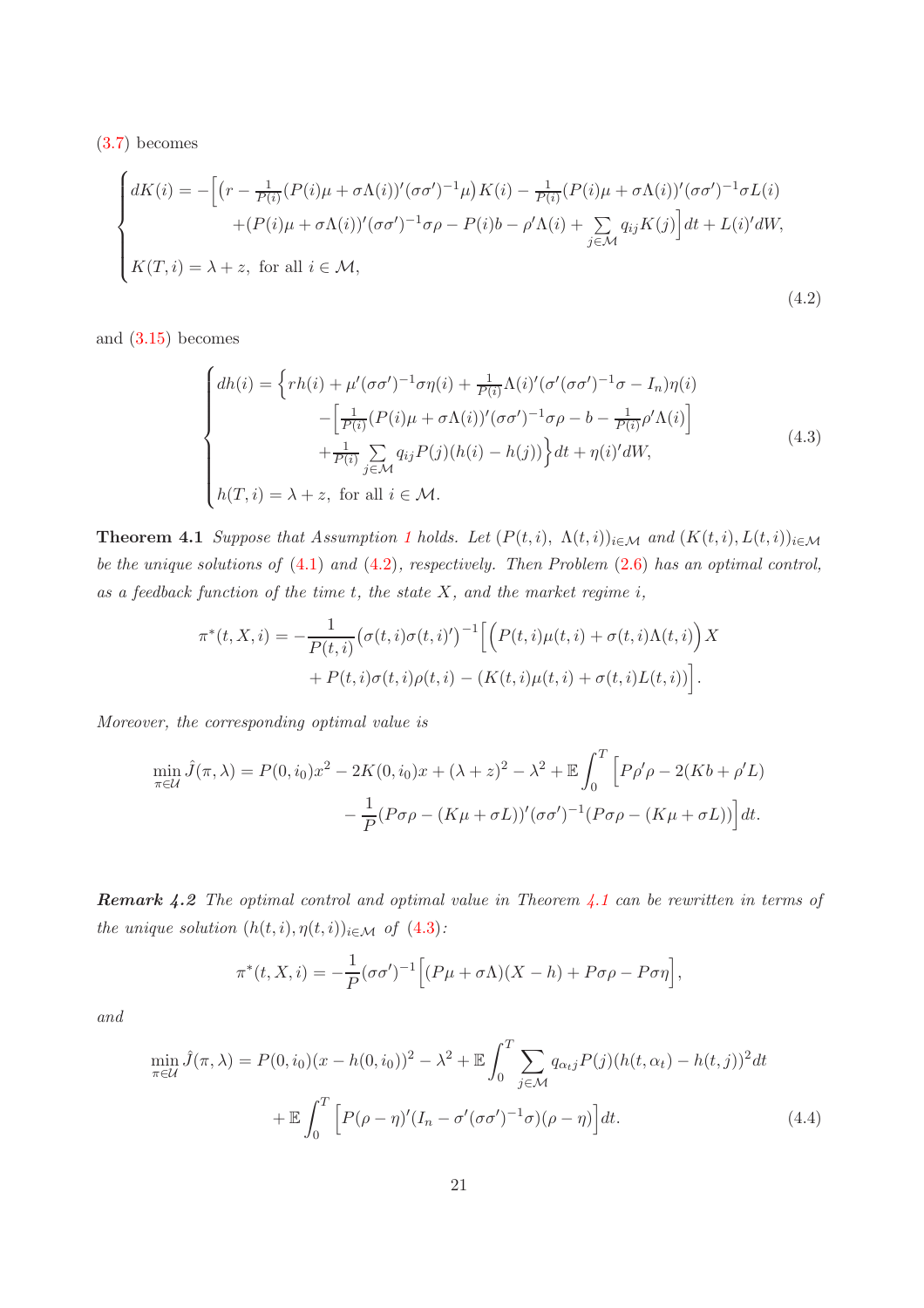**Remark 4.3** If  $m = n = 1$  and  $r(\cdot, i)$ ,  $\mu(\cdot, i)$ ,  $\sigma(\cdot, i)$ ,  $\mu(\cdot, i)$ ,  $\rho(\cdot, i)$  are deterministic functions of t for all  $i \in \mathcal{M}$ , then  $\Lambda(i) = L(i) = \eta(i) \equiv 0$ . Accordingly, [\(4.1\)](#page-19-1) [\(4.2\)](#page-20-0), [\(4.3\)](#page-20-2) and [\(4.4\)](#page-20-3) degenerate *to the ODEs (17), (18), (23) and Eq. (26) in Xie [\[25\]](#page-24-7) respectively with*  $\rho(t) \equiv 1$  *(Here we take the notation of*  $\rho(t)$  *used in*  $\sqrt{25}$ .

By the Lagrange duality relationship  $(2.7)$ , we need to find  $\lambda^* \in \mathbb{R}$  which attains the optimal value  $\min_{\pi \in \mathcal{U}} \hat{J}(\pi, \lambda)$ . Notice that  $(h(t, i), \eta(t, i))_{i \in \mathcal{M}}$  depends on  $\lambda$ , we need to seperate  $\lambda$  from the equations of  $(h(t, i), \eta(t, i))_{i \in \mathcal{M}}$ .

Let  $(h_1(t, i), \eta_1(t, i))_{i \in \mathcal{M}}$  and  $(h_2(t, i), \eta_2(t, i))_{i \in \mathcal{M}}$  be, respectively, the unique solutions of the following two systems of linear BSDEs,

$$
\begin{cases}\ndh_1(i) = \left\{ rh_1(i) + \mu'(\sigma\sigma')^{-1}\sigma\eta_1(i) + \frac{1}{P(i)}\Lambda(i)'(\sigma'(\sigma\sigma')^{-1}\sigma - I_n)\eta_1(i) \right. \\
\left. - \left[ \frac{1}{P(i)}(P(i)\mu + \sigma\Lambda(i))'(\sigma\sigma')^{-1}\sigma\rho - b - \frac{1}{P(i)}\rho'\Lambda(i) \right] \\
\left. + \frac{1}{P(i)}\sum_{j \in \mathcal{M}} q_{ij}P(j)(h_1(i) - h_1(j)) \right\} dt + \eta_1(i)'dW, \\
h_1(T, i) = 0, \text{ for all } i \in \mathcal{M},\n\end{cases}
$$

and

$$
\begin{cases}\n dh_2(i) = \left\{ rh_2(i) + \mu'(\sigma\sigma')^{-1}\sigma\eta_2(i) + \frac{1}{P(i)}\Lambda(i)'(\sigma'(\sigma\sigma')^{-1}\sigma - I_n)\eta_2(i) \right. \\
\left. + \frac{1}{P(i)}\sum_{j\in\mathcal{M}} q_{ij}P(j)(h_2(i) - h_2(j)) \right\} dt + \eta_2(i)'dW, \\
 h_2(T, i) = 1, \text{ for all } i \in \mathcal{M}.\n\end{cases}
$$

Then by uniqueness of the solution of  $(4.3)$ , it is not hard to verify  $h = h_1 + (\lambda + z)h_2$  and  $\eta = \eta_1 + (\lambda + z)\eta_2$ . For notation simplicity, we denote

$$
P_0 := P(0, i_0), \ h_{1,0} := h_1(0, i_0), \ h_{2,0} := h_2(0, i_0).
$$

Then from  $(4.4)$ , we have

$$
\min_{\pi \in \mathcal{U}} \hat{J}(\pi, \lambda) = P_0 \left( x - h_{1,0} - (\lambda + z) h_{2,0} \right)^2 - \lambda^2 + \mathbb{E} \int_0^T \sum_{j \in \mathcal{M}} q_{\alpha_j} P(j) (h_1(\alpha_t) - h_1(j))^2 dt
$$
  
+  $(\lambda + z)^2 \mathbb{E} \int_0^T \sum_{j \in \mathcal{M}} q_{\alpha_j} P(j) (h_2(\alpha_t) - h_2(j))^2 dt$   
+  $2(\lambda + z) \mathbb{E} \int_0^T \sum_{j \in \mathcal{M}} q_{\alpha_j} P(j) (h_1(\alpha_t) - h_1(j)) (h_2(\alpha_t) - h_2(j)) dt$   
+  $\mathbb{E} \int_0^T \left[ P(\rho - \eta_1 - (\lambda + z) \eta_2)' (I_n - \sigma'(\sigma \sigma')^{-1} \sigma) (\rho - \eta_1 - (\lambda + z) \eta_2) \right] dt$   
=  $-(1 - P_0 h_{2,0}^2 - M_1) \lambda^2 + 2 \Big( M_2 + (P_0 h_{2,0}^2 + M_1) z - P_0 h_{2,0} (x - h_{1,0}) \Big) \lambda$   
+  $(P_0 h_{2,0}^2 + M_1) z^2 + 2(M_2 - P_0 h_{2,0}) (x - h_{1,0}) z + M_3 + P_0 (x - h_{1,0})^2,$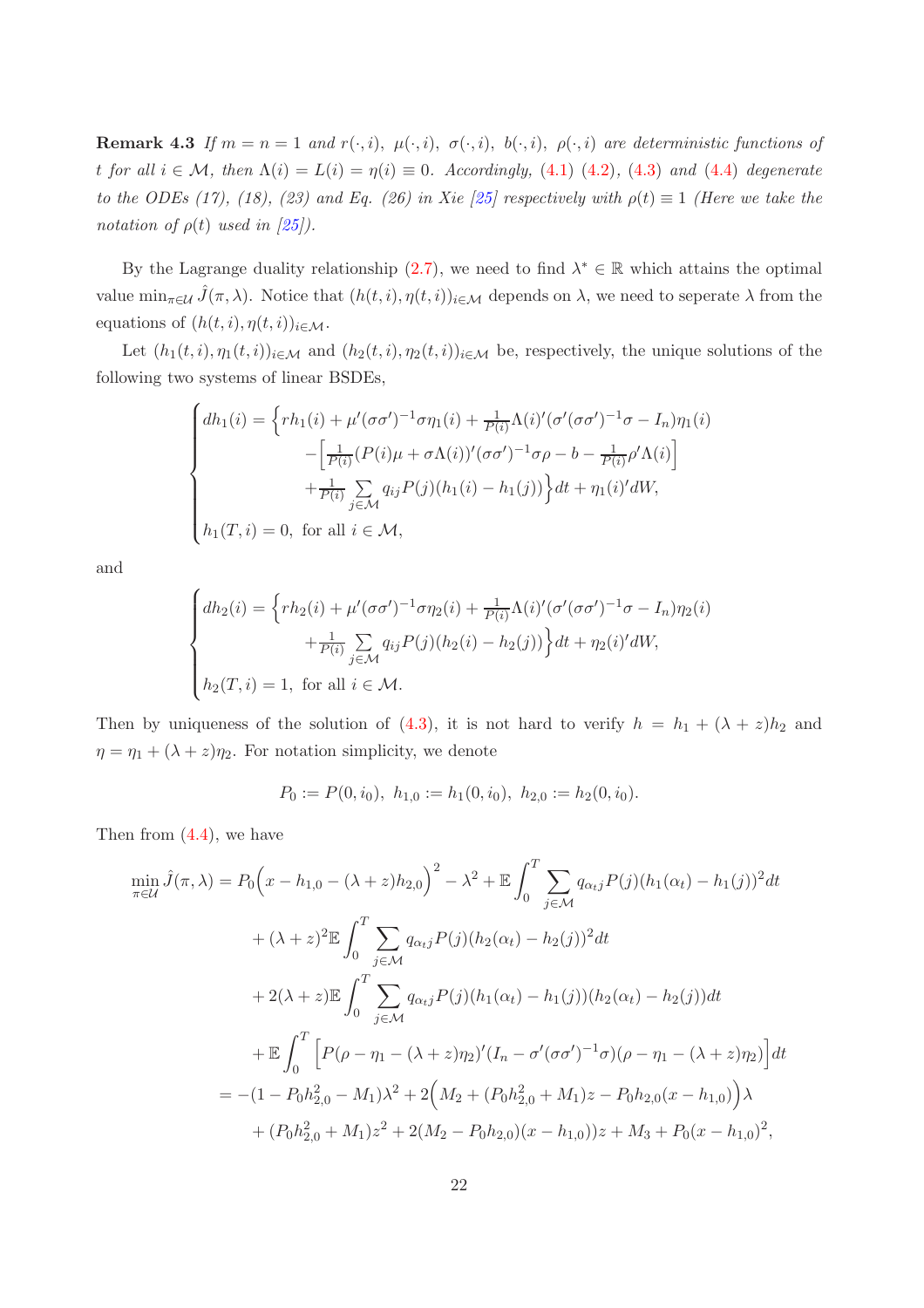where

$$
M_1 := \mathbb{E} \int_0^T \sum_{j \in \mathcal{M}} q_{\alpha_{t}j} P(j) (h_2(\alpha_t) - h_2(j))^2 dt + \mathbb{E} \int_0^T P \eta_2'(I_n - \sigma'(\sigma \sigma')^{-1} \sigma) \eta_2 dt,
$$
  
\n
$$
M_2 := \mathbb{E} \int_0^T \sum_{j \in \mathcal{M}} q_{\alpha_{t}j} P(j) (h_1(\alpha_t) - h_1(j)) (h_2(i) - h_2(j)) dt - \mathbb{E} \int_0^T P(\rho - \eta_1)' (I_n - \sigma'(\sigma \sigma')^{-1} \sigma) \eta_2 dt,
$$
  
\n
$$
M_3 := \mathbb{E} \int_0^T \sum_{j \in \mathcal{M}} q_{\alpha_{t}j} P(j) (h_1(\alpha_t) - h_1(j))^2 dt + \mathbb{E} \int_0^T P(\rho - \eta_1)' (I_n - \sigma'(\sigma \sigma')^{-1} \sigma) (\rho - \eta_1) dt.
$$

By Theorem 5.11 of [\[8](#page-23-10)],  $0 < P_0 h_{2,0}^2 + M_1 < 1$ . Thus  $\lambda \mapsto \min_{\pi \in \mathcal{U}} \hat{J}(\pi, \lambda)$  is a strictly concave function, so its stationary point

$$
\lambda^* = \frac{M_2 + (P_0 h_{2,0}^2 + M_1)z - P_0 h_{2,0}(x - h_{1,0})}{1 - P_0 h_{2,0}^2 - M_1}
$$

is the unique maximizer, which leads to

$$
\max_{\lambda \in \mathbb{R}} \min_{\pi \in \mathcal{U}} \hat{J}(\pi, \lambda) = \frac{P_0 h_{2,0}^2 + M_1}{1 - P_0 h_{2,0}^2 - M_1} z^2 + 2 \frac{M_2 - P_0 h_{2,0}(x - h_{1,0})}{1 - P_0 h_{2,0}^2 - M_1} z
$$

$$
+ M_3 + P_0(x - h_{1,0})^2 + \frac{[M_2 - P_0 h_{2,0})(x - h_{1,0})]^2}{1 - P_0 h_{2,0}^2 - M_1}
$$

$$
= \frac{P_0 h_{2,0}^2 + M_1}{1 - P_0 h_{2,0}^2 - M_1} \left( z - \frac{P_0 h_{2,0}(x - h_{1,0}) - M_2}{P_0 h_{2,0}^2 + M_1} \right)^2
$$

$$
- \frac{[M_2 - P_0 h_{2,0}(x - h_{1,0})]^2}{P_0 h_{2,0}^2 + M_1} + M_3 + P_0(x - h_{1,0})^2.
$$

The above analysis boils down to the following theorem.

**Theorem 4.4** *The optimal portfolio of Problem*  $(2.3)$  *corresponding to*  $\mathbb{E}(X(T)) = z$ *, as a feedback function of the time* t*, the wealth level* X*, and the market regime* i*, is*

$$
\pi^*(t, X, i) = -\frac{1}{P} (\sigma \sigma')^{-1} \left[ \left( P\mu + \sigma \Lambda \right) (X - h_1 - (\lambda^* + z)h_2) + P\sigma \rho - P\sigma \eta \right],
$$

*where*

<span id="page-22-0"></span>
$$
\lambda^* = \frac{M_2 + (P_0 h_{2,0}^2 + M_1)z - P_0 h_{2,0}(x - h_{1,0})}{1 - P_0 h_{2,0}^2 - M_1}.
$$

*The mean-variance frontier is*

$$
Var(X(T)) = \frac{P_0 h_{2,0}^2 + M_1}{1 - P_0 h_{2,0}^2 - M_1} \left( \mathbb{E}(X(T)) - \frac{P_0 h_{2,0}(x - h_{1,0}) - M_2}{P_0 h_{2,0}^2 + M_1} \right)^2
$$

$$
- \frac{[M_2 - P_0 h_{2,0}(x - h_{1,0})]^2}{P_0 h_{2,0}^2 + M_1} + M_3 + P_0(x - h_{1,0})^2
$$

 $with \ 0 < P_0 h_{2,0}^2 + M_1 < 1.$ 

**Remark 4.5** *If there is no liability, i.e.*  $b(t, i) \equiv 0$ ,  $\rho(t, i) \equiv 0$ , then  $h_1(t, i) \equiv 0$ ,  $\eta_1(t, i) \equiv 0$ ,  $M_2 = M_3 = 0$  *and Theorem [4.4](#page-22-0) degenerates to Theorem 5.11 of [\[8\]](#page-23-10).*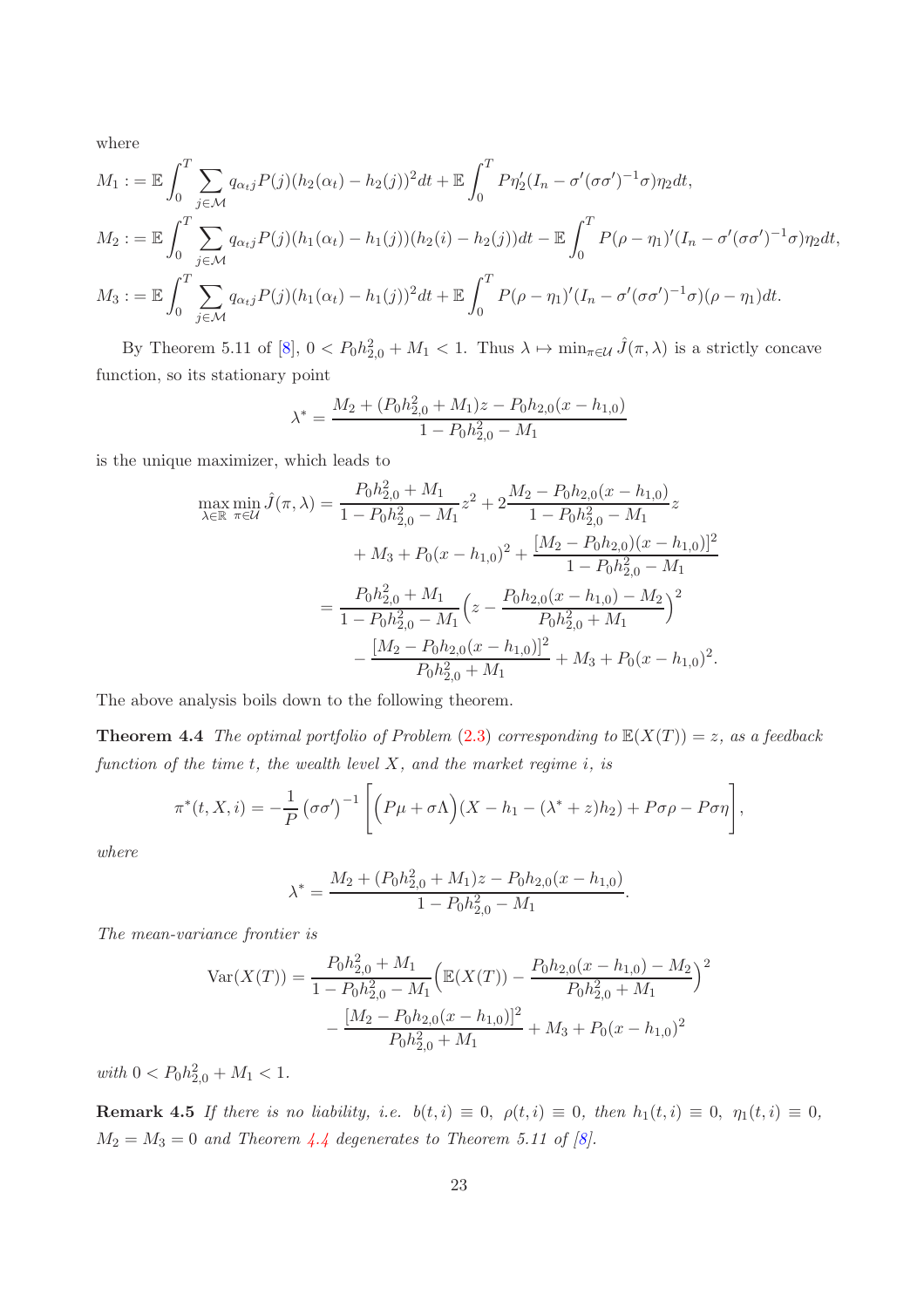## References

- <span id="page-23-0"></span>[1] Bielecki T, Jin H, Pliska S, Zhou X. Continuous-time mean-variance portfolio selection with bankruptcy prohibition. Math. Finance. 2005, 15(2): 213-244.
- <span id="page-23-5"></span>[2] Bismut J. Linear quadratic optimal stochastic control with random coefficients. SIAM J. Control Optim., 1976, 14(3): 419-444.
- <span id="page-23-3"></span>[3] Chang H. Dynamic mean-variance portfolio selection with liability and stochastic interest rate. Economic Modelling, 2015, 51: 172-182.
- <span id="page-23-4"></span>[4] Chen P, Yang H, Yin G. Markowitzs mean-variance asset-liability management with regime switching: A continuous-time model. Insurance Math. Econom., 2008, 43(3): 456-465.
- <span id="page-23-7"></span>[5] Chen S, Li X, Zhou X. Stochastic linear quadratic regulators with indefinite control weight costs. SIAM J. Control Optim., 1998, 36(5): 1685-1702.
- <span id="page-23-2"></span>[6] Chiu M, Li D. Asset and liability management under a continuous-time mean-variance optimization framework. Insurance Math. Econom., 2006, 39(3): 330-355.
- <span id="page-23-13"></span>[7] Gal'chuk L. Existence and uniqueness of a solution for stochastic equations with respect to semimartingales. Theory Probab. Appl., 1979, 23(4): 751-763.
- <span id="page-23-10"></span>[8] Hu Y, Shi X, Xu Z. Constrained stochastic LQ control with regime switching and application to portfolio selection. [arXiv:2004.11832.](http://arxiv.org/abs/2004.11832) To appear in Ann. Appl. Probab.
- <span id="page-23-9"></span>[9] Hu Y, Zhou X. Constrained stochastic LQ control with random coefficients, and application to portfolio selection. SIAM J. Control Optim., 2005, 44(2): 444-466.
- <span id="page-23-1"></span>[10] Jin H, Yan J, Zhou X. Continuous-time mean-risk portfolio selection. Ann. Inst. H. Poincar Probab. Statist. 2005, 41(3): 559-580.
- <span id="page-23-11"></span>[11] Kazamaki N. Continuous exponential martingales and BMO. Springer, 2006.
- <span id="page-23-12"></span>[12] Kobylanski M. Backward stochastic differential equations and partial differential equations with quadratic growth. Ann. Probab., 2000, 28(2): 558-602.
- <span id="page-23-6"></span>[13] Kohlmann M, Tang S,Global adapted solution of one-dimensional backward stochastic Riccati equations, with application to the mean-variance hedging, Stochastic Process. Appl., 97 (2002), pp. 255-288.
- <span id="page-23-8"></span>[14] Kohlmann M, Zhou X. Relationship between backward stochastic differential equations and stochastic controls: a linear-quadratic approach. SIAM J. Control Optim., 2000, 38(5): 1392- 1407.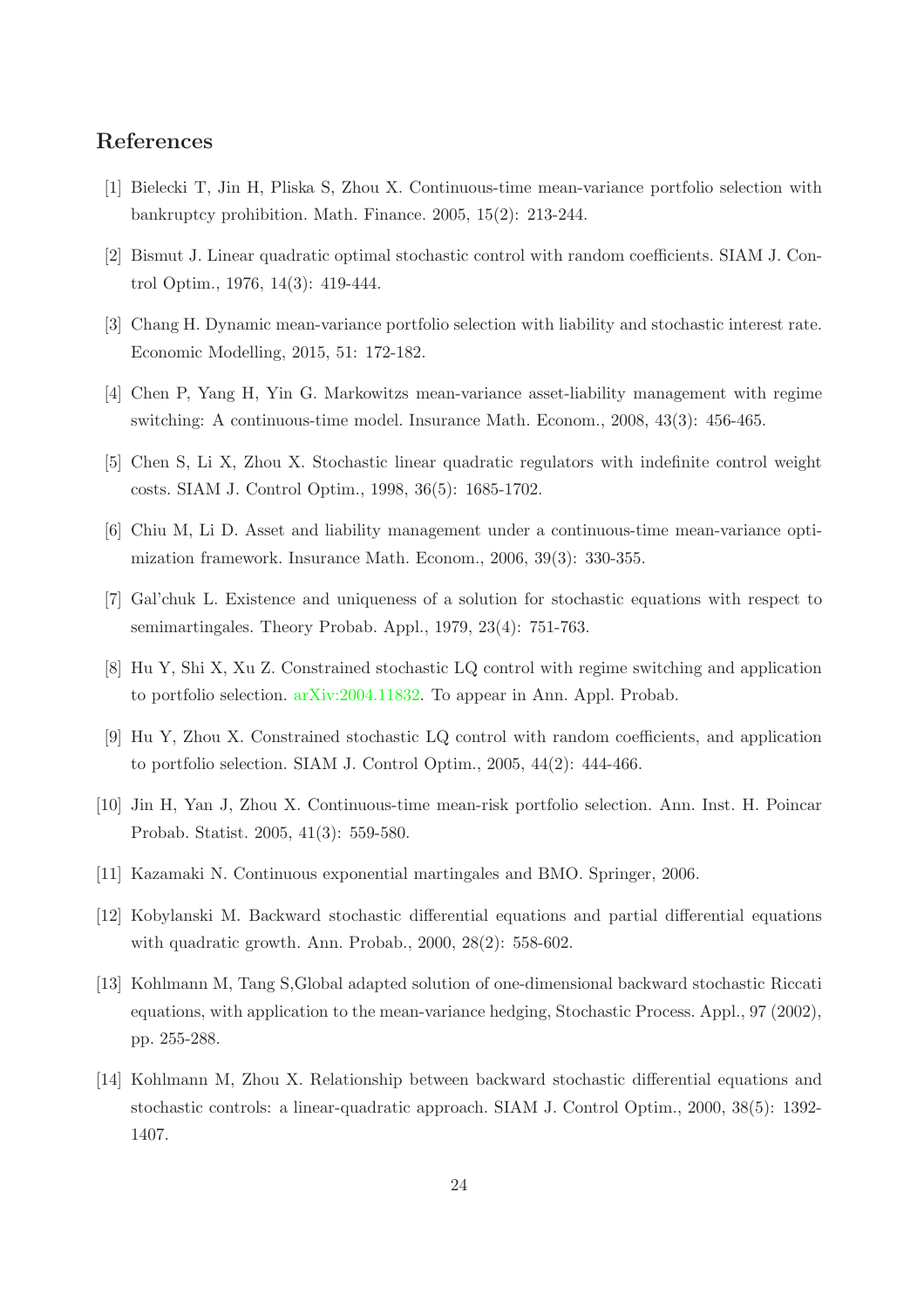- <span id="page-24-1"></span>[15] Li D, Ng W. Optimal dynamic portfolio selection: multiperiod mean-variance formulation. Math. Finance. 2000, 10(3): 387-406.
- <span id="page-24-11"></span>[16] Li X, Zhou X, Indefinite stochastic LQ controls with Markovian jumps in a finite time horizon, Commun. Inf. Syst., 2 (2002), pp. 265-282.
- <span id="page-24-2"></span>[17] Li X, Zhou X, Lim A. Dynamic mean-variance portfolio selection with no-shorting constraints. SIAM J. Control Optim. 2002, 40(5): 1540-1555.
- <span id="page-24-3"></span>[18] Lim A, Zhou X. Mean-variance portfolio selection with random parameters in a complete market. Math. Oper. Res., 2002, 27(1): 101-120.
- <span id="page-24-14"></span>[19] Luenberger D. Optimization by vector space methods. John Wiley and Sons. 1997
- <span id="page-24-0"></span>[20] Markowitz H. Portfolio selection. The Journal of Finance. 1952, 7: 77-91.
- <span id="page-24-9"></span>[21] Tang S. General linear quadratic optimal stochastic control problems with random coefficients: linear stochastic Hamilton systems and backward stochastic Riccati equations. SIAM J. Control Optim., 2003, 42(1): 53-75.
- <span id="page-24-5"></span>[22] Wei J, Wang T. Time-consistent mean-variance asset-liability management with random coefficients. Insurance Math. Econom., 2017, 77: 84-96.
- <span id="page-24-12"></span>[23] Wen J, Li X, Xiong J. Weak closed-loop solvability of stochastic linear quadratic optimal control problems of Markovian regime switching system. Appl. Math. Optim., 2020: 1-31.
- <span id="page-24-8"></span>[24] Wonham W. On a matrix Riccati equation of stochastic control. SIAM J. Control, 1968, 6(4): 681-697.
- <span id="page-24-7"></span>[25] Xie S. Continuous-time mean-variance portfolio selection with liability and regime switching. Insurance Math. Econom., 2009, 45(1): 148-155.
- <span id="page-24-4"></span>[26] Xie S, Li Z, Wang S. Continuous-time portfolio selection with liability: Mean-variance model and stochastic LQ approach. Insurance Math. Econom., 2008, 42(3): 943-953.
- <span id="page-24-10"></span>[27] Yong J, Zhou X. Stochastic controls: Hamiltonian systems and HJB equations. 1999, Springer, New York.
- <span id="page-24-6"></span>[28] Zeng Y, Li Z. Asset-liability management under benchmark and mean-variance criteria in a jump diffusion market. J. Syst. Sci. Complex., 2011, 24(2): 317-327.
- <span id="page-24-13"></span>[29] Zhang X, Li X, Xiong J. Open-loop and closed-loop solvabilities for stochastic linear quadratic optimal control problems of Markovian regime switching system. ESAIM Control Optim. Calc. Var., 2021, 27: 1-35.